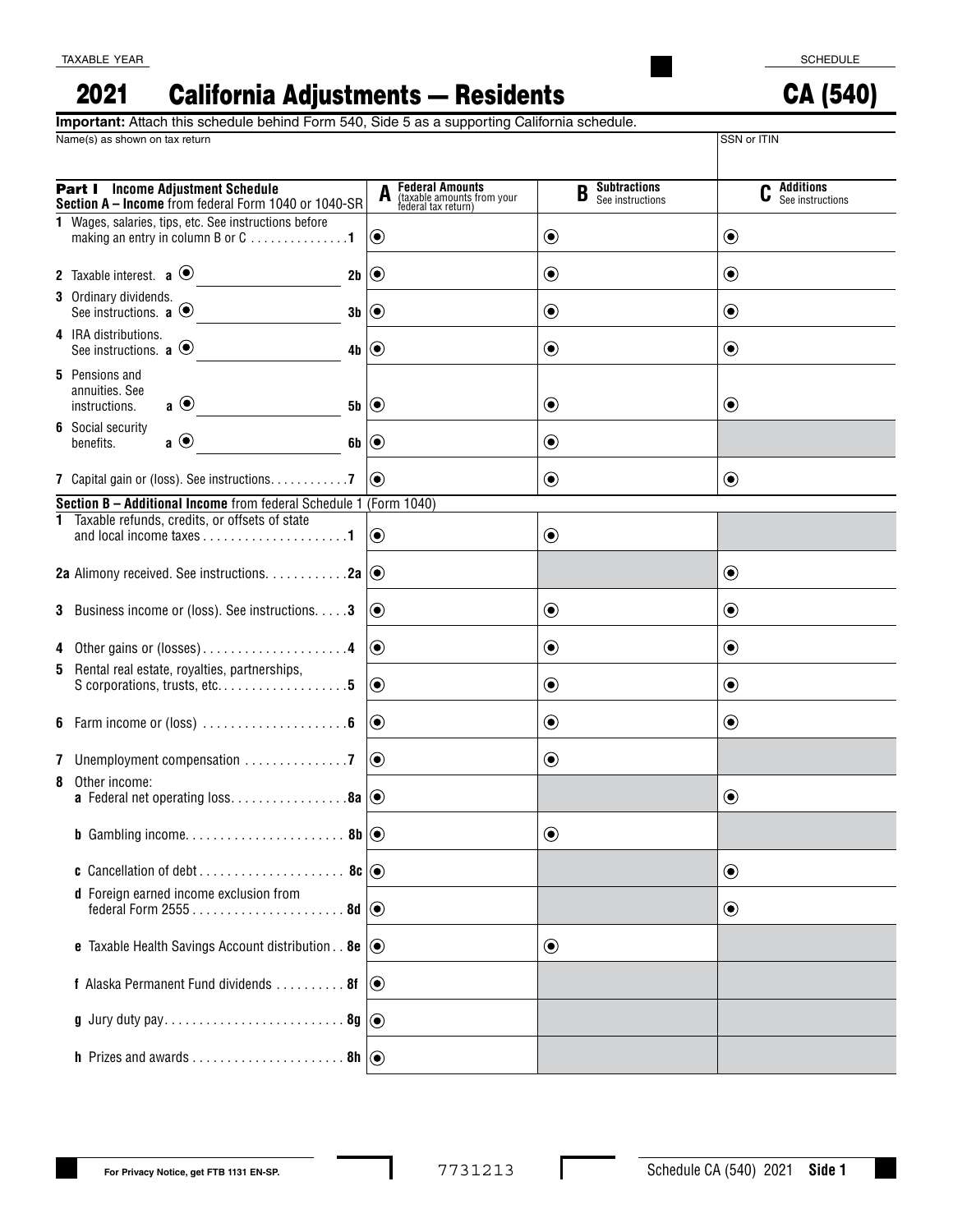

| Section B - Additional Income<br>Continued |                                                                                                                                                                                                                                                                                                                                                    | <b>Federal Amounts</b><br>(taxable amounts from your<br>federal tax return) | <b>Subtractions</b><br>B<br>See instructions | $\mathbf{C}$ Additions<br>See instructions |  |
|--------------------------------------------|----------------------------------------------------------------------------------------------------------------------------------------------------------------------------------------------------------------------------------------------------------------------------------------------------------------------------------------------------|-----------------------------------------------------------------------------|----------------------------------------------|--------------------------------------------|--|
|                                            | <i>i</i> Activity not engaged in for profit income $\dots$ 8i $\circledcirc$                                                                                                                                                                                                                                                                       |                                                                             |                                              |                                            |  |
|                                            |                                                                                                                                                                                                                                                                                                                                                    | $  \odot$                                                                   |                                              |                                            |  |
|                                            | k Income from the rental of personal property<br>if you engaged in the rental for profit but were<br>not in the business of renting such property. . 8k                                                                                                                                                                                            | $ \mathbf{O} $                                                              |                                              |                                            |  |
|                                            | I Olympic and Paralympic medals and USOC                                                                                                                                                                                                                                                                                                           |                                                                             |                                              |                                            |  |
|                                            |                                                                                                                                                                                                                                                                                                                                                    |                                                                             | $\textcolor{blue}{\bullet}$                  |                                            |  |
|                                            |                                                                                                                                                                                                                                                                                                                                                    |                                                                             | $\textcolor{blue}{\bullet}$                  |                                            |  |
|                                            | <b>o</b> IRC Section 461(I) excess business loss adjustment 80 $\overline{)}$                                                                                                                                                                                                                                                                      |                                                                             |                                              | $\textcolor{blue}{\bullet}$                |  |
|                                            | <b>p</b> Taxable distributions from an ABLE account <b>8p</b> $\left  \right\rangle$                                                                                                                                                                                                                                                               |                                                                             |                                              |                                            |  |
|                                            | z Other income. List type and amount.                                                                                                                                                                                                                                                                                                              |                                                                             |                                              |                                            |  |
|                                            | $\bf \odot$<br>8z(                                                                                                                                                                                                                                                                                                                                 |                                                                             | $\textcolor{blue}{\bullet}$                  | $\textcolor{blue}{\bullet}$                |  |
| 9                                          | Total other income. Add lines 8a through 8z. <b>9a</b> $\circledcirc$<br>a                                                                                                                                                                                                                                                                         |                                                                             | $\boldsymbol{\odot}$                         | $\boldsymbol{\odot}$                       |  |
|                                            | <b>b1</b> Disaster loss deduction from form FTB 3805V . 9b1                                                                                                                                                                                                                                                                                        |                                                                             | $\boldsymbol{\odot}$                         |                                            |  |
|                                            | <b>b2</b> NOL deduction from form FTB $3805V$ $9b2$                                                                                                                                                                                                                                                                                                |                                                                             | $\textcolor{blue}{\bullet}$                  |                                            |  |
|                                            | <b>b3</b> NOL from form FTB 3805Z, 3807, or 3809 9b3                                                                                                                                                                                                                                                                                               |                                                                             | $\boldsymbol{\odot}$                         |                                            |  |
|                                            | <b>b4</b> Student loan discharged due to closure of a<br>for-profit school<br>9b4()                                                                                                                                                                                                                                                                |                                                                             | $\boldsymbol{\odot}$                         |                                            |  |
|                                            | <b>10 Total.</b> Combine Section A, line 1 through line 7, and Section B, line 1 through line 7, line 9a, and line 9b4<br>in column A (as applicable). Add Section A, line 1 through<br>line 7, and Section B, line 1 through line 7, line 9a and<br>line 9b1 through line 9b4 in column B and column C<br>$(as applicable). See instructions. 10$ | $ {\bf 0}\>$                                                                | $\boldsymbol{\odot}$                         | ◉                                          |  |
|                                            | Section C - Adjustments to Income<br>from federal Schedule 1 (Form 1040)                                                                                                                                                                                                                                                                           |                                                                             |                                              |                                            |  |
|                                            | 11 Educator expenses11                                                                                                                                                                                                                                                                                                                             | $ _{\odot}$                                                                 | $\bf \odot$                                  |                                            |  |
|                                            | 12 Certain business expenses of reservists, performing<br>artists, and fee-basis government officials. 12                                                                                                                                                                                                                                          | $  \textcolor{teal}{\bullet}$                                               | $\bf \odot$                                  | $\textcolor{blue}{\bullet}$                |  |
|                                            | 13 Health savings account deduction 13                                                                                                                                                                                                                                                                                                             | $  \textcolor{teal}{\bullet}$                                               | $\bf \odot$                                  |                                            |  |
|                                            | 14 Moving expenses. Attach form FTB 3913.                                                                                                                                                                                                                                                                                                          | $ _{\textcircled{\small 0}}$                                                |                                              | $\textcolor{blue}{\bullet}$                |  |
|                                            | 15 Deductible part of self-employment tax.                                                                                                                                                                                                                                                                                                         | $ \mathbf{O} $                                                              | $\bf \odot$                                  |                                            |  |
|                                            | 16 Self-employed SEP, SIMPLE, and qualified plans. . 16                                                                                                                                                                                                                                                                                            | $  \textcolor{teal}{\bullet}$                                               |                                              |                                            |  |
|                                            | 17 Self-employed health insurance deduction.<br>See instructions. 17                                                                                                                                                                                                                                                                               | $  \odot$                                                                   | $\boldsymbol{\odot}$                         |                                            |  |

I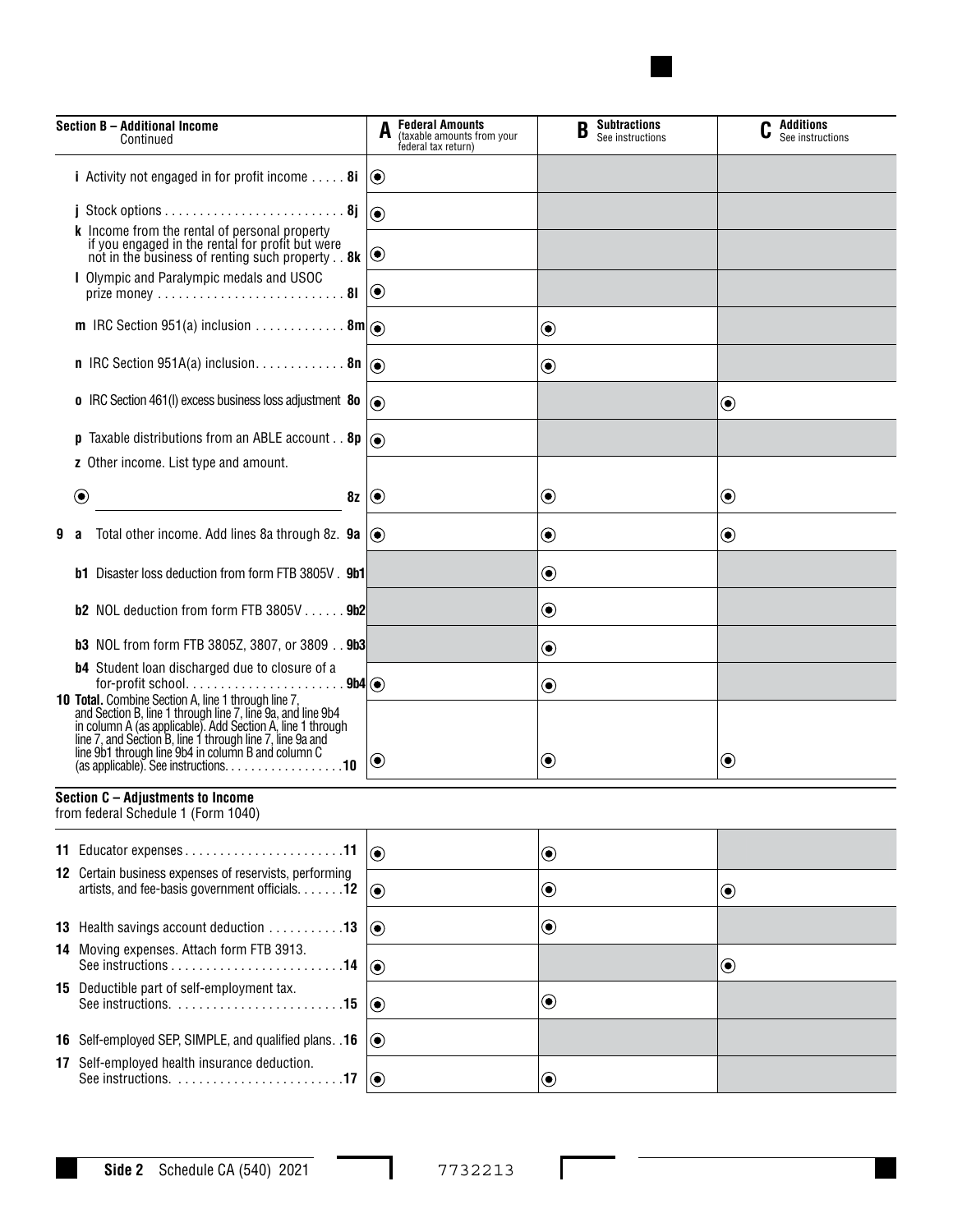

| Section C - Adjustments to Income<br>Continued                                                                                                                                                       | A                | <b>Federal Amounts</b><br>(taxable amounts from your<br>federal tax return) | <b>Subtractions</b><br>B<br>See instructions | Additions<br>See instructions |
|------------------------------------------------------------------------------------------------------------------------------------------------------------------------------------------------------|------------------|-----------------------------------------------------------------------------|----------------------------------------------|-------------------------------|
| 18 Penalty on early withdrawal of savings. 18                                                                                                                                                        | $\odot$          |                                                                             |                                              |                               |
| <b>19 a</b> Alimony paid. $\ldots \ldots \ldots \ldots \ldots \ldots \ldots \ldots \ldots$ 19a $  \circledcirc \rangle$                                                                              |                  |                                                                             |                                              | $\textcolor{blue}{\bullet}$   |
| <b>b</b> Recipient's: $SSN$ $\odot$                                                                                                                                                                  |                  |                                                                             |                                              |                               |
| Last Name $\odot$<br>$\overline{\phantom{a}}$                                                                                                                                                        |                  |                                                                             |                                              |                               |
|                                                                                                                                                                                                      | $\odot$          |                                                                             | $\textcolor{blue}{\bullet}$                  | $\bf \odot$                   |
|                                                                                                                                                                                                      | $\circledbullet$ |                                                                             |                                              | $\textcolor{blue}{\bullet}$   |
|                                                                                                                                                                                                      |                  |                                                                             |                                              |                               |
| 23 Archer MSA deduction $\ldots \ldots \ldots \ldots \ldots \ldots$                                                                                                                                  | $\bf{O}$         |                                                                             |                                              |                               |
| <b>24</b> Other adjustments:                                                                                                                                                                         |                  |                                                                             |                                              |                               |
| <b>b</b> Deductible expenses related to income reported<br>on line 8k from the rental of personal property                                                                                           |                  |                                                                             | ◉                                            | $\textcolor{blue}{\bullet}$   |
| c Nontaxable amount of the value of Olympic and<br>Paralympic medals and USOC prize money                                                                                                            |                  |                                                                             | $\boldsymbol{\odot}$                         |                               |
| <b>d</b> Reforestation amortization and expenses24d $ $ $\odot$                                                                                                                                      |                  |                                                                             | $\textcolor{blue}{\bullet}$                  |                               |
| <b>e</b> Repayment of supplemental unemployment<br>benefits under the Trade Act of 1974 24e $ $ $\odot$                                                                                              |                  |                                                                             |                                              |                               |
| f Contributions to IRC Section 501(c)(18)(D)                                                                                                                                                         |                  |                                                                             | $\textcolor{blue}{\bullet}$                  | $\bf \odot$                   |
| g Contributions by certain chaplains to                                                                                                                                                              |                  |                                                                             | $\boldsymbol{\odot}$                         | $\boldsymbol{\odot}$          |
| h Attorney fees and court costs for actions involving<br>certain unlawful discrimination claims 24h (                                                                                                |                  |                                                                             |                                              |                               |
| <i>i</i> Attorney fees and court costs you paid in connection<br>with an award from the IRS for information you provided<br>that helped the IRS detect tax law violations. $\dots \dots 24i$ $\odot$ |                  |                                                                             | $\bf \odot$                                  |                               |
| j Housing deduction from federal Form 2555 24j $\ket{\odot}$                                                                                                                                         |                  |                                                                             | $\bf \odot$                                  |                               |
| k Excess deductions of IRC Section 67(e) expenses<br>from federal Schedule K-1 (Form $1041)$ 24k $  \odot$                                                                                           |                  |                                                                             | $\textcolor{blue}{\bullet}$                  |                               |
| z Other adjustments. List type and amount.                                                                                                                                                           |                  |                                                                             |                                              |                               |
| $\circledbullet$<br>24z $ $                                                                                                                                                                          |                  |                                                                             | $\textcolor{blue}{\bullet}$                  | $\bf \odot$                   |
| 25 Total other adjustments. Add lines 24a through<br>.25                                                                                                                                             | $\odot$          |                                                                             | $\bf \odot$                                  | $\boldsymbol{\odot}$          |
| 26 Add line 11 through line 23 and line 25 in<br>columns A, B, and C. See instructions 26                                                                                                            | $\odot$          |                                                                             | $\boldsymbol{\odot}$                         | $\boldsymbol{\odot}$          |
| 27 Total. Subtract line 26 from line 10 in<br>columns A, B, and C. See instructions 27                                                                                                               | $\odot$          |                                                                             | $\textcolor{blue}{\bullet}$                  | $\bf \odot$                   |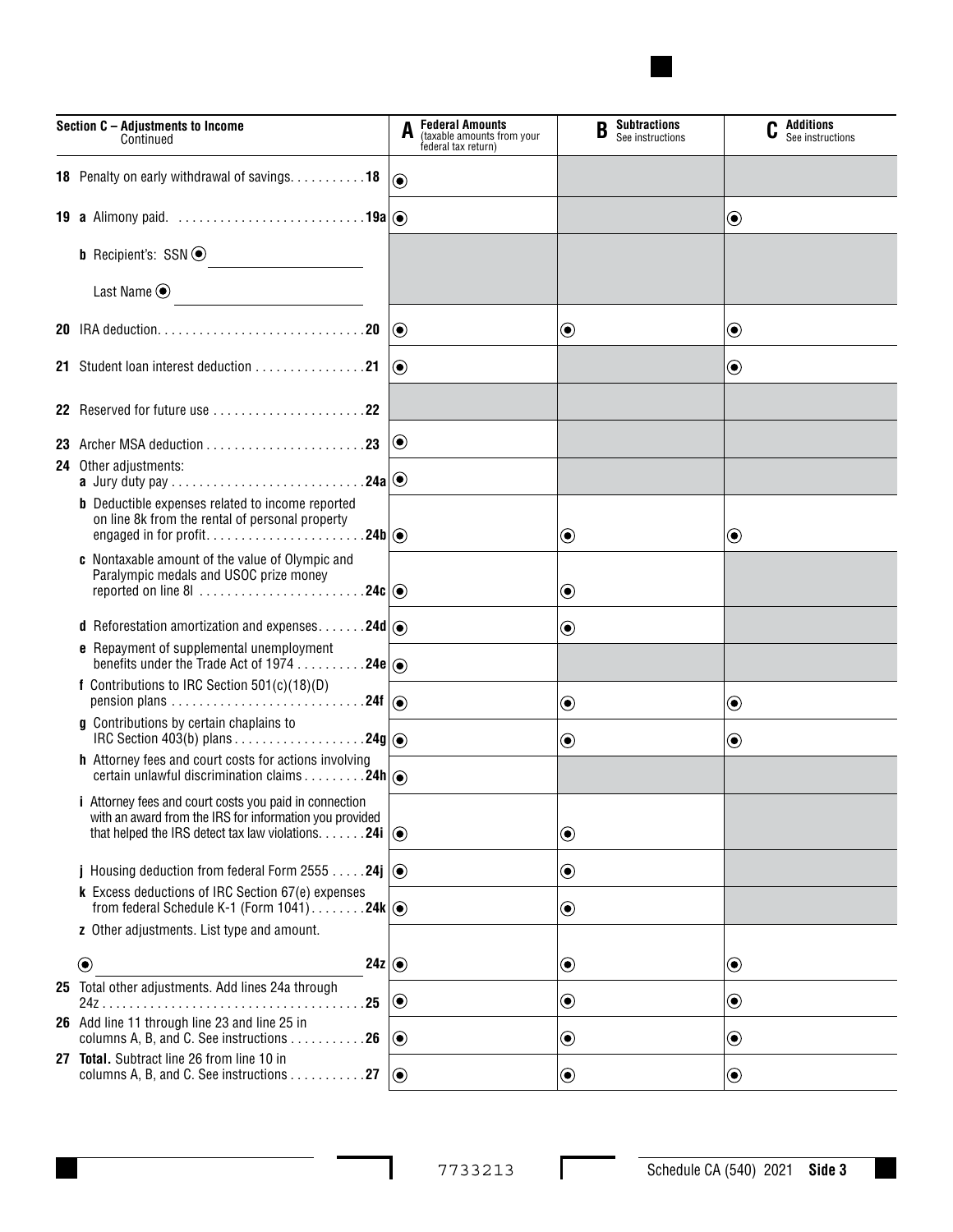### Part II **Adjustments to Federal Itemized Deductions**

|   | Check the box if you did NOT itemize for federal but will itemize for California                                                                                                                                                                                           |                |                                                                                           | $\odot$                                                            |                      |                                              |                             |                                        |
|---|----------------------------------------------------------------------------------------------------------------------------------------------------------------------------------------------------------------------------------------------------------------------------|----------------|-------------------------------------------------------------------------------------------|--------------------------------------------------------------------|----------------------|----------------------------------------------|-----------------------------|----------------------------------------|
|   |                                                                                                                                                                                                                                                                            |                |                                                                                           | <b>Federal Amounts</b><br>(from federal Schedule A<br>(Form 1040)) |                      | <b>Subtractions</b><br>B<br>See instructions |                             | <b>C</b> Additions<br>See instructions |
|   | <b>Medical and Dental Expenses</b> See instructions.                                                                                                                                                                                                                       |                |                                                                                           |                                                                    |                      |                                              |                             |                                        |
|   | <b>1</b> Medical and<br>dental expenses $\dots$ $\odot$                                                                                                                                                                                                                    | $\mathbf{1}$   |                                                                                           |                                                                    |                      |                                              |                             |                                        |
|   | 2 Enter amount from<br>federal Form 1040<br>or 1040-SR, line 11 $\odot$                                                                                                                                                                                                    | $\mathbf{2}$   |                                                                                           |                                                                    |                      |                                              |                             |                                        |
|   | 3 Multiply line 2<br>by 7.5% $(0.075)$ $\odot$                                                                                                                                                                                                                             | 3              |                                                                                           |                                                                    |                      |                                              |                             |                                        |
|   | 4 Subtract line 3 from line 1.<br>If line 3 is more than line 1, enter 0 4                                                                                                                                                                                                 |                | $\odot$                                                                                   |                                                                    |                      |                                              | $\textcolor{blue}{\bullet}$ |                                        |
|   | <b>Taxes You Paid</b><br><b>5</b> a State and local income tax or general sales taxes. .5a $\circledcirc$                                                                                                                                                                  |                |                                                                                           |                                                                    | $\bf \odot$          |                                              |                             |                                        |
|   | <b>b</b> State and local real estate taxes 5b $\circ$                                                                                                                                                                                                                      |                |                                                                                           |                                                                    |                      |                                              |                             |                                        |
|   | <b>c</b> State and local personal property taxes $\dots \dots \dots$ 5c $\odot$                                                                                                                                                                                            |                |                                                                                           |                                                                    |                      |                                              |                             |                                        |
|   |                                                                                                                                                                                                                                                                            |                |                                                                                           |                                                                    |                      |                                              |                             |                                        |
|   | <b>e</b> Enter the smaller of line 5d or \$10,000 (\$5,000 if<br>married filing separately) in column A.<br>Enter the amount from line 5a, column B<br>in line 5e, column B.<br>Enter the difference from line 5d and line 5e,<br>column A in line 5e, column C 5e $\circ$ |                |                                                                                           |                                                                    | $\boldsymbol{\odot}$ |                                              | $\boldsymbol{\odot}$        |                                        |
|   |                                                                                                                                                                                                                                                                            | $6\phantom{a}$ | $  \textcolor{teal}{\bullet}$                                                             |                                                                    | $\bf \odot$          |                                              | $\bf \odot$                 |                                        |
|   | 7 Add line 5e and line $6. \ldots \ldots \ldots \ldots \ldots \ldots \ldots \ldots$                                                                                                                                                                                        |                | $\odot$                                                                                   |                                                                    | $\bf \odot$          |                                              | $\boldsymbol{\copyright}$   |                                        |
|   | <b>Interest You Paid</b><br>8 a Home mortgage interest and points reported to<br>you on federal Form 1098 $\ldots$ 8a $  \odot$                                                                                                                                            |                |                                                                                           |                                                                    |                      |                                              | $\boldsymbol{\odot}$        |                                        |
|   | <b>b</b> Home mortgage interest not reported to you                                                                                                                                                                                                                        |                |                                                                                           |                                                                    |                      |                                              | $\bf \odot$                 |                                        |
|   | c Points not reported to you on federal Form 1098. .8c $\circledcirc$                                                                                                                                                                                                      |                |                                                                                           |                                                                    |                      |                                              | $\boldsymbol{\copyright}$   |                                        |
|   | <b>d</b> Mortgage insurance premiums $\dots\dots\dots\dots\dots$ 8d $\odot$                                                                                                                                                                                                |                |                                                                                           |                                                                    | $\bf \odot$          |                                              |                             |                                        |
|   | <b>e</b> Add line 8a through line 8d $\ldots$ 8e $\circledcirc$                                                                                                                                                                                                            |                |                                                                                           |                                                                    | $\bf \odot$          |                                              | $\boldsymbol{\copyright}$   |                                        |
| 9 |                                                                                                                                                                                                                                                                            |                | $\bigcirc$                                                                                |                                                                    | $\bf \odot$          |                                              | $\boldsymbol{\copyright}$   |                                        |
|   |                                                                                                                                                                                                                                                                            |                | $  \textcolor{teal}{\textcircled{\scriptsize{}}\hspace{-0.5em}}\textcolor{teal}{\bullet}$ |                                                                    | $\bf \odot$          |                                              | $\textcolor{blue}{\bullet}$ |                                        |

I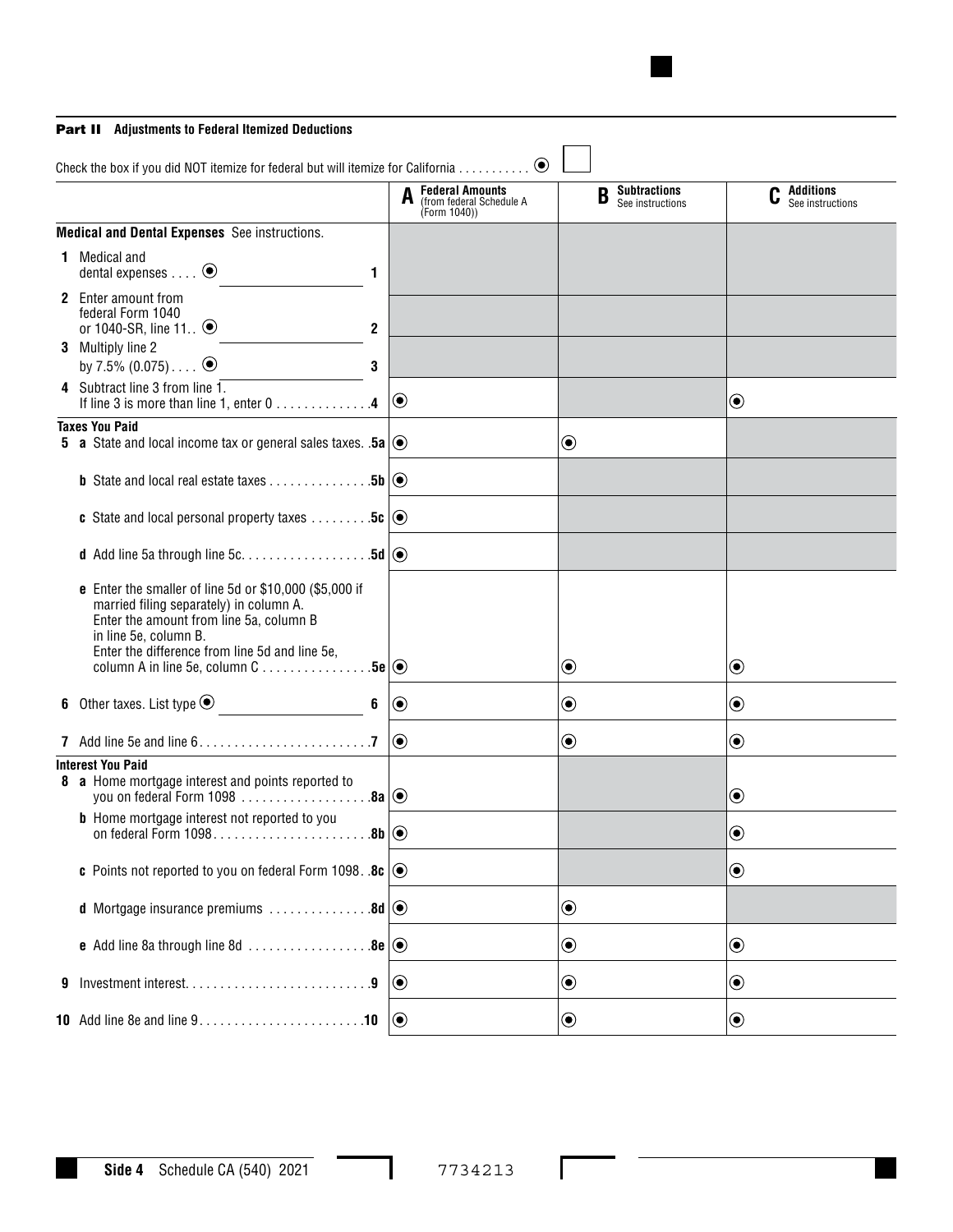# 2021 Instructions for Schedule CA (540)

References in these instructions are to the Internal Revenue Code (IRC) as of **January 1, 2015,** and the California Revenue and Taxation Code (R&TC).

# What's New

**Reporting Requirements –** For taxable years beginning on or after January 1, 2021, taxpayers who benefited from the exclusion from gross income for the Paycheck Protection Program (PPP) loans forgiveness, other loan forgiveness, or the Economic Injury Disaster Loan (EIDL) advance grant and related eligible expense deductions under the federal Coronavirus Aid, Relief and Economic Security (CARES) Act, Paycheck Protection Program and Health Care Enhancement Act, Paycheck Protection Program Flexibility Act of 2020, or the Consolidated Appropriations Act, 2021, should file form FTB 4197, Information on Tax Expenditure Items, as part of the Franchise Tax Board's (FTB) annual reporting requirement. For more information, get form FTB 4197.

**American Rescue Plan Act (ARPA) of 2021 –** The ARPA was enacted on March 11, 2021. In general, California Revenue and Taxation Code (R&TC) does not conform to the changes. California taxpayers continue to follow the Internal Revenue Code (IRC) as of the specified date of January 1, 2015, with modifications.

**COBRA Premium Assistance –** The ARPA allows an exclusion from gross income for COBRA premium assistance subsidies received by eligible individuals for the COBRA coverage period beginning on April 1, 2021, and ending on September 30, 2021. California law does not conform to this federal provision. For more information, see Schedule CA (540) specific line instructions in Part I, Section B, line 8z.

**Employer-Provided Dependent Care Assistance Exclusion – California** conforms to the employer-provided dependent care assistance exclusion from gross income as of the specified date of January 1, 2015, without any modifications. The ARPA of 2021 enacted on March 11, 2021, temporarily increases the amount of the exclusion from gross income from \$5,000 to \$10,500 (and half of that amount for married filing separate) for employer-provided dependent care assistance. CA law does not conform to this change under the federal ARPA. For more information, see Schedule CA (540) specific line instructions in Part I, Section A, line 1.

**Expanded Definition of Qualified Higher Education Expenses –** For taxable years beginning on or after January 1, 2021, California law conforms to the expanded definition of qualified higher education expenses associated with participation in a registered apprenticeship program and payment on the principal or interest of a qualified education loan under the federal Further Consolidated Appropriations Act, 2020.

**Consolidated Appropriations Act (CAA), 2021 –** The CAA, 2021, was enacted on December 27, 2020. In general, the R&TC does not conform to the changes under the act. California taxpayers continue to follow the IRC as of the specified date of January 1, 2015, with modifications. California law **does not** conform to the following federal provisions under the CAA, 2021:

- **•** Increased limitations and carryovers for charitable contributions that were made during 2020 and 2021.
- **•** Exclusion from gross income of emergency financial aid grants made on or after March 27, 2020.
- **•** Temporary elimination of the 50% limitation on the deduction of expenses for food or beverages provided by a restaurant that are paid or incurred after December 31, 2020, and before January 1, 2023.
- **•** Temporary special rules for health and dependent care Flexible Spending Arrangements

**California Venues Grant –** For taxable years beginning on or after September 1, 2020, and before January 1, 2030, California law allows an exclusion from gross income for grant allocations received by a taxpayer pursuant to the California Venues Grant Program that is administered by the Office of Small Business Advocate (CalOSBA). For more information, see R&TC Section 17158 and Schedule CA (540) specific line instructions in Part I, Section B, line 8z.

**California Microbusiness COVID-19 Relief Grant –** For taxable years beginning on or after January 1, 2020, and before January 1, 2023, California law allows an exclusion from gross income for grant allocations received by a taxpayer pursuant to the California Microbusiness COVID-19 Relief Program that is administered by CalOSBA. Federal law has no similar exclusion. For more information, see Schedule CA (540) specific line instructions in Part I, Section B, line 8z.

**Other Loan Forgiveness –** For taxable years beginning on or after January 1, 2019, California law allows an exclusion from gross income for borrowers of forgiveness of indebtedness described in Section 1109(d)(2)(D) of the CARES Act as stated by section 278, Division N of the federal CAA, 2021. The CAA, 2021, allows deductions for eligible expenses paid for with covered loan amounts. California law conforms to this federal provision, with modifications. For California purposes, these deductions generally do not apply to an ineligible entity. "Ineligible entity" means a taxpayer that is either a publicly-traded company or does not meet the 25% reduction from gross receipts requirements under Section 311 of the CAA, 2021. For more information, see Schedule CA (540) specific line instructions in Part I, Section B, line 3 or go to **ftb.ca.gov** and search for **AB 80**.

**Shuttered Venue Operator Grants –** The CAA, 2021, enacted on December 27, 2020, allows an exclusion from gross income for grants received by shuttered venue operators. California law does not conform to this federal provision. For more information, see Schedule CA (540) specific line instructions in Part I, Section B, line 8z.

**Restaurant Revitalization Grants –** The ARPA allows an exclusion from gross income for restaurant revitalization grants awarded to eligible entities that are used for allowable expenses for the covered period. California law does not conform to this federal provision. For more information, see Schedule CA (540) specific line instructions in Part I, Section B, line 8z.

**Income Exclusion for Rent Forgiveness –** For taxable years beginning on or after January 1, 2020, and before January 1, 2025, gross income shall not include a tenant's rent liability that is forgiven by a landlord or rent forgiveness provided through funds grantees received as a direct allocation from the Secretary of the Treasury based on the federal CAA, 2021. For more information, see Schedule CA (540) specific line instructions in Part I, Section B, line 8z.

**Moving Expense Deduction –** For taxable years beginning on or after January 1, 2021, taxpayers should file California form FTB 3913, Moving Expense Deduction, to claim moving expense deductions. Attach the completed form FTB 3913 to Form 540, California Resident Income Tax Return. For more information, see Schedule CA (540) specific line instructions in Part I, Section C, line 14, and get form FTB 3913.

**Paycheck Protection Program (PPP) Loans Forgiveness –** For taxable years beginning on or after January 1, 2019, California law allows an exclusion from gross income for covered loan amounts forgiven under the federal CARES Act, Paycheck Protection Program and Health Care Enhancement Act, Paycheck Protection Program Flexibility Act of 2020, or the CAA, 2021. However, the Paycheck Protection Program Extension Act extends the covered period of the PPP to June 30, 2021. California law does not conform to this extension and does not allow an exclusion from gross income for PPP loans forgiven due to the extended covered period after March 31, 2021 to June 30, 2021. For more information, see specific line instructions for Schedule CA (540) in Part I, Section B, line 3.

Also, the ARPA expands PPP eligibility to include "additional covered nonprofit entities" which includes certain Code 501(c) nonprofit organizations and Internet-only news publishers and Internet-only periodical publishers. California law does not conform to this expansion of PPP eligibility. For more information, see specific line instructions for Schedule CA (540) in Part I, Section B, line 3.

The CAA, 2021, allows deductions for eligible expenses paid for with covered loan amounts. California law conforms to this federal provision, with modifications. For California purposes, these deductions do not apply to an ineligible entity. "Ineligible entity" means a taxpayer that is either a publicly-traded company or does not meet the 25% reduction from gross receipts requirements under Section 311 of Division N of the CAA, 2021. For more information, see specific line instructions for Schedule CA (540) in Part I, Section B, line 3 or R&TC Section 17131.8 or go to **ftb.ca.gov** and search for **AB 80**.

Revenue Procedure 2021-20 allows taxpayers to make an election to report the eligible expense deductions related to a PPP loan on a timely filed original 2021 tax return including extensions. If a taxpayer makes an election for federal purposes, California will follow the federal treatment for California tax purposes.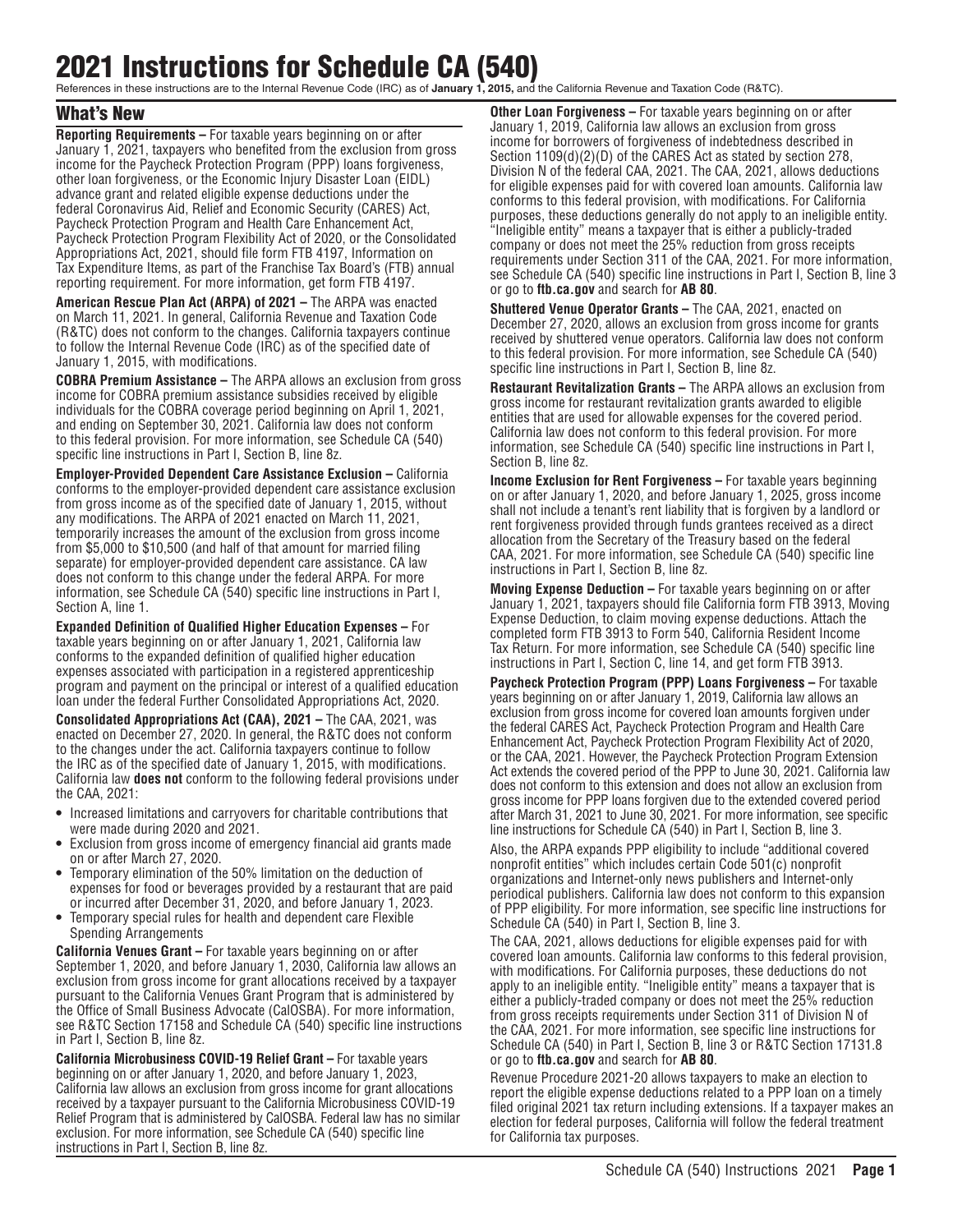**Advance Grant Amount –** For taxable years beginning on or after January 1, 2019, California law conforms to the federal law regarding the treatment for an emergency Economic Injury Disaster Loan (EIDL) grant under the federal CARES Act or a targeted EIDL advance under the Consolidated Appropriations Act, 2021.

# General Information

In general, for taxable years beginning on or after January 1, 2015, California law conforms to the IRC as of January 1, 2015. However, there are continuing differences between California and federal law. When California conforms to federal tax law changes, we do not always adopt all of the changes made at the federal level. For more information, go to **ftb.ca.gov** and search for **conformity**. Additional information can be found in FTB Pub. 1001, Supplemental Guidelines to California Adjustments, and the Business Entity tax booklets.

The instructions provided with California tax forms are a summary of California tax law and are only intended to aid taxpayers in preparing their state income tax returns. We include information that is most useful to the greatest number of taxpayers in the limited space available. It is not possible to include all requirements of the R&TC in the instructions. Taxpayers should not consider the instructions as authoritative law.

#### **Conformity**

For updates regarding federal acts, go to **ftb.ca.gov** and search for **conformity**.

**Setting Every Community Up for Retirement Enhancement (SECURE) Act –** The SECURE Act was enacted on December 20, 2019. In general, California Revenue and Taxation Code (R&TC) does not conform to the changes. California taxpayers continue to follow the Internal Revenue Code (IRC) as of the specified date of January 1, 2015, with modifications.

**SECURE Act repeal of maximum age 70<sup>1</sup>/<sub>2</sub> – The SECURE Act repealed** the maximum age of 70½ for traditional IRA contributions. California law **does not** conform to this federal provision. For more information, see Schedule CA (540) specific line instructions in Part I, Section C, line 20.

**Coronavirus Aid, Relief, and Economic Security (CARES) Act –** The federal CARES Act was enacted on March 27, 2020. In general, California R&TC does not conform to the changes. California taxpayers continue to follow the IRC as of the specified date of January 1, 2015, with modifications. California law **does not** conform to the following federal provisions under the CARES Act:

- **•** Charitable contributions changes
- **•** Exclusion for certain employer payment of student loans
- **•** Business interest limitations
- **•** Health-savings account changes

California law conforms to the following federal provision under the CARES Act:

**•** Temporarily increases the amount of loans allowable from a qualified employer plan to \$100,000 for coronavirus-related relief and delays by one year the due date for any repayment for an outstanding loan from a qualified employer plan if requirements are met.

The above lists are not intended to be all-inclusive of the federal and state conformities and differences. For more information, see specific line instructions or refer to the R&TC.

**Worker Status: Employees and Independent Contractors –** Some individuals may be classified as independent contractors for federal purposes and employees for California purposes, which may also cause changes in how their income and deductions are classified. Proposition 22 was operative as of December 16, 2020, and may affect a taxpayer's worker classification. For more information, see Schedule CA (540) specific line instructions in Part I, Section A, line 1; Part I, Section B, line 3; Part I, Section C, line 15 and line 17; and Part II, line 4.

**Rental Real Estate Activities –** For taxable years beginning on or after January 1, 2020, the dollar limitation for the offset for rental real estate activities shall not apply to the low income housing credit program. For more information, see R&TC Section 17561(d)(1). Get form FTB 3801-CR, Passive Activity Credit Limitations, for more information.

**R&TC Section 41 Reporting Requirements –** Beginning in taxable year 2020, California allows individuals and other taxpayers operating under the personal income tax law to claim credits and deductions of business expenses paid or incurred during the taxable year in conducting commercial cannabis activity. Sole proprietors conducting a commercial cannabis activity that is licensed under California Medicinal and Adult-Use Cannabis Regulation and Safety Act (CA MAUCRSA), should file form FTB 4197. The FTB uses information from form FTB 4197 for reports required by the California Legislature. For more information, see Schedule CA (540) specific line instructions in Part I, Section B, line 3, and get form FTB 4197 for more information.

**Net Operating Loss (NOL) Suspension –** For taxable years beginning on or after January 1, 2020, and before January 1, 2023, California has suspended the NOL carryover deduction. Taxpayers may continue to compute and carryover an NOL during the suspension period. **However**, taxpayers with net business income or modified adjusted gross income (AGI) of less than \$1,000,000 or with disaster loss carryovers are **not** affected by the NOL suspension rules.

The carryover period for suspended losses is extended by:

- **•** Three years for losses incurred in taxable years beginning before January 1, 2020.
- **•** Two years for losses incurred in taxable years beginning on or after January 1, 2020, and before January 1, 2021.
- **•** One year for losses incurred in taxable years beginning on or after January 1, 2021, and before January 1, 2022.

For more information, see R&TC Section 17276.23, and get form FTB 3805V, Net Operating Loss (NOL) Computation and NOL and Disaster Loss Limitations – Individuals, Estates, and Trusts.

**Excess Business Loss Limitation –** The federal CARES Act made amendments to IRC Section 461(l) by eliminating the excess business loss limitation of noncorporate taxpayers for taxable year 2020 and retroactively removing the limitation for taxable years 2018 and 2019. California does **not** conform to those amendments. Also, California law does not conform to the federal changes in the ARPA that extends the limitation on excess business losses of noncorporate taxpayers for taxable years beginning after December 31, 2020 and ending before January 1, 2027. Complete form FTB 3461, California Limitation on Business Losses, if you are a noncorporate taxpayer and your net losses from all of your trades or businesses are more than \$262,000 (\$524,000 for married taxpayers filing a joint return). For more information, see Schedule CA (540) specific line instructions in Part I, Section B, line 8o, and get form FTB 3461.

**Loophole Closure and Small Business and Working Families Tax Relief Act of 2019 –** The Tax Cuts and Jobs Act (TCJA) signed into law on December 22, 2017, made changes to the IRC. California R&TC does not conform to all of the changes. In general, for taxable years beginning on or after January 1, 2019, California conforms to the following TCJA provisions:

- **•** California Achieving a Better Life Experience (ABLE) Program
- **•** Student loan discharged on account of death or disability
- **•** Federal Deposit Insurance Corporation (FDIC) Premiums
- **•** Excess employee compensation
- **•** Excess business loss

**Federal Tax Reform –** In general, California R&TC **does not** conform to all of the changes under the TCJA. For adjustments due to the TCJA, see the specific line instructions for the following items:

- **•** Combat zone extended to Egypt's Sinai Peninsula
- **•** Moving expenses and reimbursements
- **•** Limitation on deduction of business interest
- **•** Limitation on employer's deduction for fringe benefit expenses
- **•** Limitation on wagering losses
- **•** Sexual harrasment settlements
- **•** IRC Section 965 deferred foreign income
- **•** Global intangible low-taxed income (GILTI) under IRC Section 951A
- **•** Qualified equity grants
- **•** Expanded use of 529 account funds
- **•** Living expenses for members of Congress
- **•** Limitation on state and local tax deduction
- **•** Mortgage and home equity indebtedness interest deduction
- **•** Limitation on charitable contribution deduction
- **•** College athletic seating rights
- **•** Casualty or theft loss(es)
- **•** Miscellaneous itemized deductions

**Registered Domestic Partners (RDP) –** RDPs will compute their limitations based on the combined federal adjusted gross income (AGI)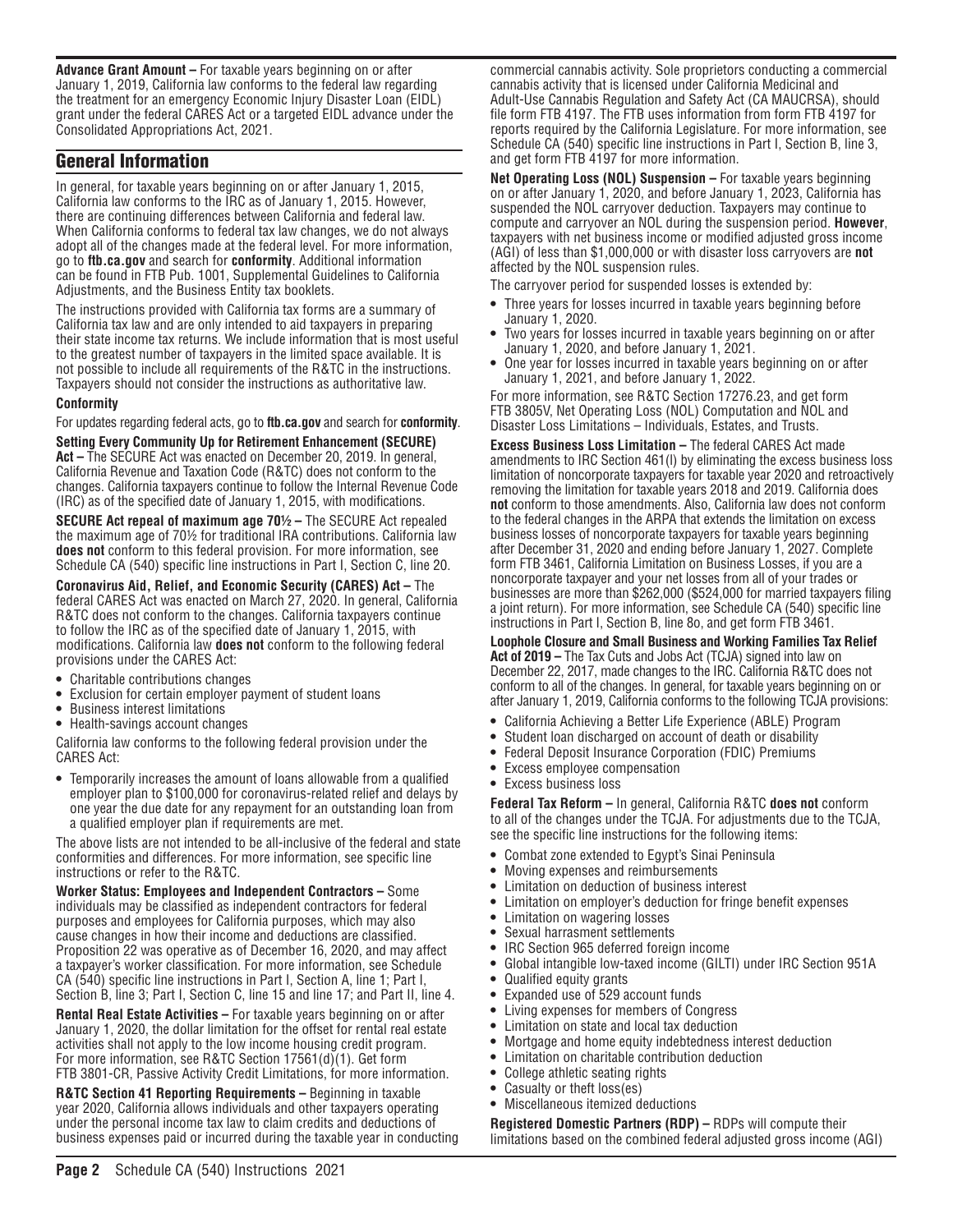of each partner's individual tax return filed with the Internal Revenue Service (IRS).

For column A, Part I and Part II, combine each line item of your federal amounts from each partner's individual federal tax return. For more information on RDPs, get FTB Pub. 737, Tax Information for Registered Domestic Partners. The combined federal AGI used to compute limitations is different from the recalculated federal AGI used on Form 540, California Resident Income Tax Return, line 13. In situations where RDPs have no RDP adjustments, these amounts may be the same.

**Military Personnel –** Servicemembers domiciled outside of California, and their spouses/RDPs, may exclude the servicemember's military compensation from gross income when computing the tax rate on nonmilitary income. Requirements for military servicemembers domiciled in California remain unchanged. Military servicemembers domiciled in California must include their military pay in total income. In addition, they must include their military pay as California source income when stationed in California. However, military pay is not California source income when a servicemember is permanently stationed outside of California. Beginning 2009, the federal Military Spouses Residency Relief Act may affect the California income tax filing requirements for spouses of military personnel. For more information, get Form 540NR, California Nonresident or Part-Year Resident Income Tax Return, and FTB Pub. 1032, Tax Information for Military Personnel.

**Single Member Limited Liability Company (SMLLC) –** If you are a single member limited liability company, that is organized or doing business in California, or registered with the California Secretary of State (SOS), you are required to file Form 568, Limited Liability Company Return of Income, pay the annual tax and LLC Fee (if applicable), in addition to filing your tax return. Get Form 568, Limited Liability Company Tax Booklet for more information.

## Purpose

Use Schedule CA (540), California Adjustments – Residents, to make adjustments to your federal adjusted gross income and to your federal itemized deductions using California law.

# Specific Line Instructions

# Part I Income Adjustment Schedule Column A — Federal Amounts

#### **Section A, Line 1 through Line 7, and Section B, Line 1 through Line 9a**

Enter in Section A, line 1 through line 7, and Section B, line 1 through line 9a the same amounts you entered on your federal Form 1040, U.S. Individual Income Tax Return or Form 1040-SR, U.S. Tax Return for Seniors, line 1 through 7; and federal Schedule 1 (Form 1040), Additional Income and Adjustments to Income, line 1 through line 9.

#### **Line 10 – Total**

Combine the amounts in Section A, line 1 through line 7, and Section B, line 1 through line 7, line 9a, and line 9b4, as applicable.

#### **Section C, Line 11 through Line 18 and Line 20 through Line 25**

Enter the same amounts entered on your federal Schedule 1 (Form 1040), line 11 through line 18 and line 20 through line 25.

#### **Line 19a and Line 19b**

Enter on line 19a the same amount entered on your federal Schedule 1 (Form 1040), line 19a. Enter on line 19b the social security number (SSN) or individual taxpayer identification number (ITIN) and last name of the person to whom you paid alimony.

**Line 26 –** Add line 11 through line 23 and line 25.

#### **Line 27 – Total**

Subtract line 26 from line 10. This amount should match the amount entered on federal Form 1040 or 1040-SR, line 11.

## Column B and Column C — Subtractions and Additions

Use these columns to enter subtractions and additions to the federal amounts in column A that are necessary because of differences between California and federal law. Enter all amounts as positive numbers unless instructed otherwise.

You may need one or more of the following FTB publications to complete column B and column C:

- **•** 1001, Supplemental Guidelines to California Adjustments
- **•** 1005, Pension and Annuity Guidelines
- **•** 1031, Guidelines for Determining Resident Status
- **•** 1032, Tax Information for Military Personnel
- **•** 1100, Taxation of Nonresidents and Individuals Who Change Residency

To get forms and publications, go to **ftb.ca.gov/forms.**

#### Section A – Income

#### **Line 1 – Wages, Salaries, Tips, etc.**

Generally, you will not make any adjustments on this line. If you did not receive any of the following types of income, make no entry on this line in either column B or column C.

**Employer-provided dependent care assistance exclusion –** The ARPA temporarily increases the amount of the exclusion from gross income from \$5,000 to \$10,500 (and half of that amount for married filing separate) for employer-provided dependent care assistance. California law does not conform to this federal provision. Figure the difference between the amounts allowed using federal law and California law. For California purposes, enter the difference on line 1, column C.

**Employees and independent contractors –** Some taxpayers may be classified as independent contractors for federal purposes and as employees for California purposes. If the taxpayer is classified as an employee for California purposes, enter the amount reported as gross income of the business from federal Schedule C (Form 1040), Profit or Loss from Business, line 7, as wages on line 1, column C.

**Active duty military pay –** Special rules apply to active duty military taxpayers. Get FTB Pub. 1032 for more information.

**Combat zone foreign earned income exclusion – For taxable years** beginning on and after January 1, 2018, California does not conform to the federal foreign earned income exclusion for amounts received by certain U.S. citizens or resident aliens with an abode in the U.S., specifically contractors or employees of contractors supporting the U.S. Armed Forces in designated combat zones. Enter the amount excluded from federal income on line 8d, column C.

**Combat zone extended to Egypt's Sinai Peninsula – Federal law extended** combat zone tax benefits to the Sinai Peninsula of Egypt. California does not conform. Enter the amount of combat pay excluded from federal income on line 1, column C. Get FTB Pub. 1032 for more information.

**Sick pay received under the Federal Insurance Contributions Act and Railroad Retirement Act –** California excludes this item from income. Enter in column B the amount of these benefits included in the amount in column A.

**Ridesharing fringe benefit differences –** Under federal law, certain qualified transportation benefits are excluded from gross income. Under the California R&TC, there are no monthly limits for the exclusion of these benefits and California's definitions are more expansive. Enter the amount of ridesharing benefits received and included in federal income on line 1, column B.

**Foreign income –** If you excluded income exempted by U.S. tax treaties on your federal Schedule 1 (Form 1040) (unless specifically exempt for state purposes), enter the excluded amount in column C. If you claimed foreign earned income or housing cost exclusion on your federal Schedule 1 (Form 1040) (under IRC Section 911), see the instructions for Section B, line 8d.

#### **Exclusion for compensation from exercising a California Qualified Stock Option (CQSO) –** To claim this exclusion:

- **•** Your earned income is \$40,000 or less from the corporation granting the CQSO.
- **•** The market value of the options granted to you must be less than \$100,000.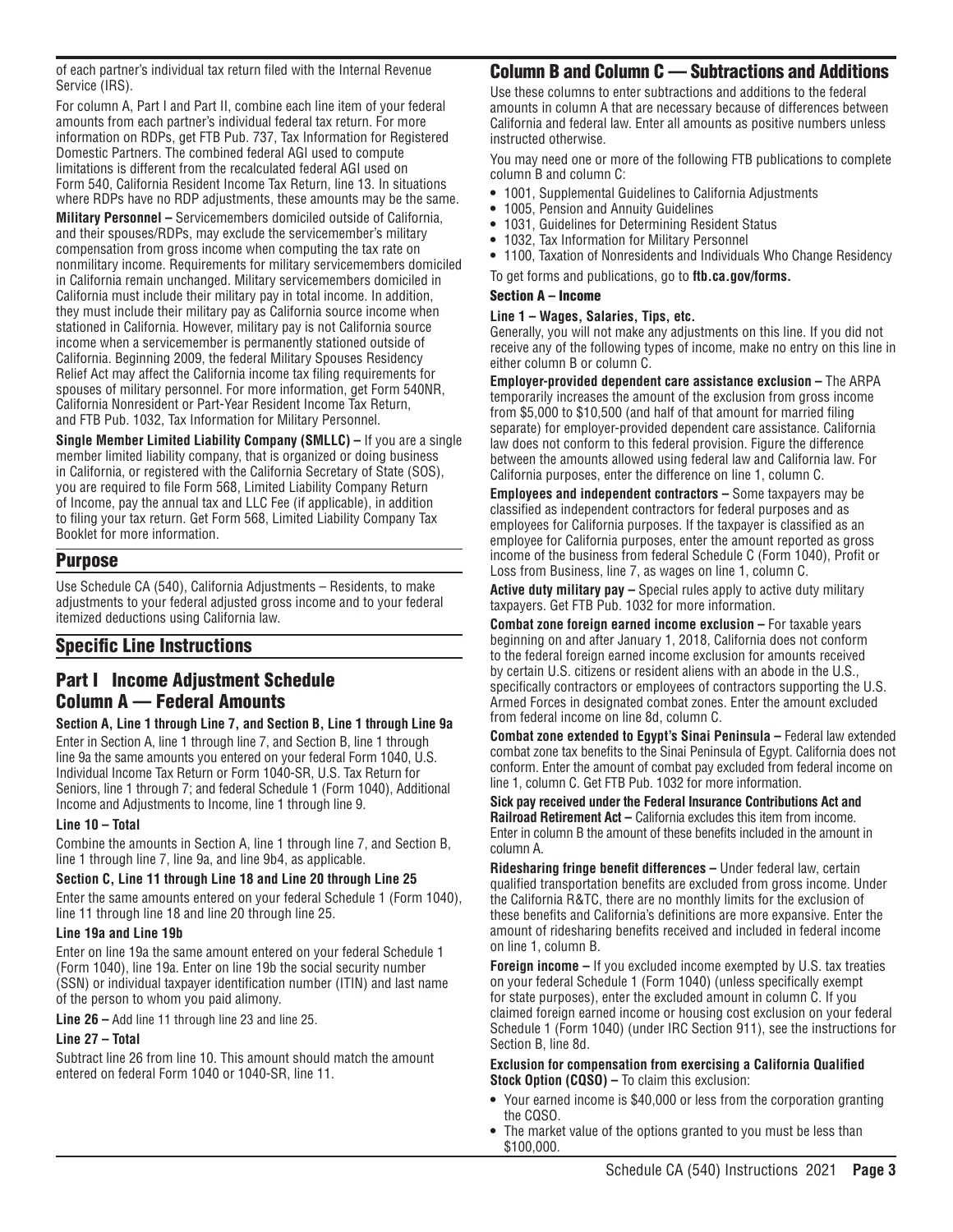- **•** The total number of shares must be 1,000 or less.
- **•** The corporation issuing the stock must designate that the stock issued is a CQSO at the time the option is granted.

If you included an amount qualifying for this exclusion in federal income, enter that amount on line 1, column B.

**Employer health savings account (HSA) contribution – Enter the amount** of any employer HSA contribution from federal Form W-2, Wage and Tax Statement, box 12, code W on line 1, column C.

## **Income exclusion for In-Home Supportive Services (IHSS)**

**supplementary payments –** If you are an IHSS provider who received IHSS supplementary payments that were included in federal wages, enter the IHSS supplementary payments on line 1, column B. IHSS providers only receive a supplementary payment if they paid a sales tax on the IHSS services they provide. The supplementary payment is equal to the sales tax paid plus any increase in the federal payroll withholding paid due to the supplementary payment.

**Native American earned income exemption – California does not tax** federally recognized tribal members living in California Indian country who earn income from any federally recognized California Indian country. Military compensation is considered income from reservation sources. Enrolled members who receive reservation sourced per capita income must reside in their affiliated tribe's Indian country to qualify for tax exempt status. Enter on line 1, column B the earnings included in federal income that are exempt for California. Attach form FTB 3504, Enrolled Tribal Member Certification, to Form 540. For more information, get form FTB 3504.

#### **Line 2 – Taxable Interest**

If you did not receive any of the kinds of income listed below, make no entry on this line in either column B or column C.

Enter in column B the interest you received from:

- **•** U.S. savings bonds (except for interest from series EE U.S. savings bonds issued after 1989 that qualified for the Education Savings Bond Program exclusion).
- **•** U.S. Treasury bills, notes, and bonds.
- **•** Any other bonds or obligations of the United States and its territories.
- **•** Interest from Ottoman Turkish Empire Settlement Payments.
- **•** Interest income from children under age 19 or students under age 24 included on the child's federal tax return and reported on the California tax return by the parent. For more information, get form FTB 3803, Parents' Election to Report Child's Interest and Dividends.

Certain mutual funds pay "exempt-interest dividends." If the mutual fund has at least 50% of its assets invested in tax-exempt U.S. obligations and/or in California or its municipal obligations, that amount of dividend is exempt from California tax. The proportion of dividends that are tax-exempt will be shown on your annual statement or statement issued with federal Form 1099-DIV, Dividends and Distributions.

Enter in column C the interest you identified as tax-exempt interest on your federal Form 1040 or 1040-SR, line 2a, **and** which you received from:

- **•** The federally exempt interest dividends from other states, or their municipal obligations and/or from mutual funds that do not meet the 50% rule as previously discussed.
- **•** Non-California state bonds.
- **•** Non-California municipal bonds issued by a county, city, town, or other local government unit.
- **•** Obligations of the District of Columbia issued after December 27, 1973.
- **•** Non-California bonds if the interest was passed through to you from S corporations, trusts, partnerships, or Limited Liability Companies (LLCs).
- **•** Interest or other earnings earned from a Health Savings Account (HSA) are not treated as taxed deferred. Interest or earnings in a HSA are taxable in the year earned.
- **•** Interest on any bond or other obligation issued by the Government of American Samoa.
- **•** Interest income from children under age 19 or students under age 24 included on the parent's federal tax return and reported on the California tax return by the child.

Make no entries in either column B or column C for interest you earned on Federal National Mortgage Association (Fannie Mae) Bonds, Government National Mortgage Association (Ginnie Mae) Bonds, and

Federal Home Loan Mortgage Corporations (FHLMC) securities, or grants paid to low income individuals.

Get FTB Pub. 1001 if you received interest income from the items listed above passed through to you from S corporations, trusts, estates, partnerships, or LLCs.

#### **Line 3 – Ordinary Dividends**

Generally, no difference exists between the amount of dividends reported in column A and the amount reported using California law. However, California taxes dividends derived from other states and their municipal obligations.

Add dividends received from the following and enter in column B:

**•** Dividend income from children under age 19 or students under age 24 **included** on the parent's or child's federal tax return and reported on the California tax return by the opposite taxpayer. For more information, get form FTB 3803.

Add dividends received from the following and enter in column C:

- **•** Controlled foreign corporation (CFC) dividends in the year distributed.
- **•** Regulated investment company (RIC) capital gains in the year distributed.
- **•** Distributions of pre-1987 earnings from an S corporation.
- **•** Dividend income from children under age 19 or students under age 24 **excluded** on the parent's or child's federal tax return and reported on the California tax return by the opposite taxpayer. For more information, get form FTB 3803.

Get FTB Pub. 1001 if you received dividends from:

- **•** Non-cash patronage dividends from farmers' cooperatives or mutual associations.
- **•** A CFC.
- **•** Distributions of pre-1987 earnings from S corporations.
- **•** Undistributed capital gains for RIC shareholders.

#### **Line 4a and b – IRA Distributions**

Generally, no adjustments are made on this line. However, there may be significant differences in the taxable amount of a distribution (including a distribution from conversion of a traditional IRA to a Roth IRA), depending on when you made your contributions to the IRA. Differences also occur if your California IRA deductions were different from your federal deductions because of differences between California and federal self-employment income.

If the taxable amount using California law is:

- **•** Less than the amount taxable under federal law, enter the difference in column B.
- **•** More than the amount taxable under federal law, enter the difference in column C.

Get FTB Pub. 1005 for more information and worksheets for figuring the adjustment to enter on this line, if any.

If you have an IRA basis and were a nonresident in prior years, you may need to restate your California IRA basis. Get FTB Pub. 1100 for more information.

#### **Coverdell Education Savings Account (ESA) formerly known as**

**Education (ED) IRA –** If column A includes a taxable distribution from an ED IRA, you may owe additional tax on that amount. Get form FTB 3805P, Additional Taxes on Qualified Plans (Including IRAs) and Other Tax-Favored Accounts.

#### **Line 5a and b – Pensions and Annuities**

Generally, no adjustments are made on this line. However, if you received Tier 2 railroad retirement benefits or partially taxable distributions from a pension plan, you may need to make the following adjustments.

If you received a federal Form RRB-1099-R, Annuities or Pensions by the Railroad Retirement Board, for railroad retirement benefits and included all or part of these benefits in taxable income in column A, enter the taxable benefit amount in column B.

If you began receiving a retirement annuity between July 1, 1986, and January 1, 1987, and elected to use the three-year rule for California purposes and the annuity rules for federal purposes, enter in column C the amount of the annuity payments you excluded for federal purposes.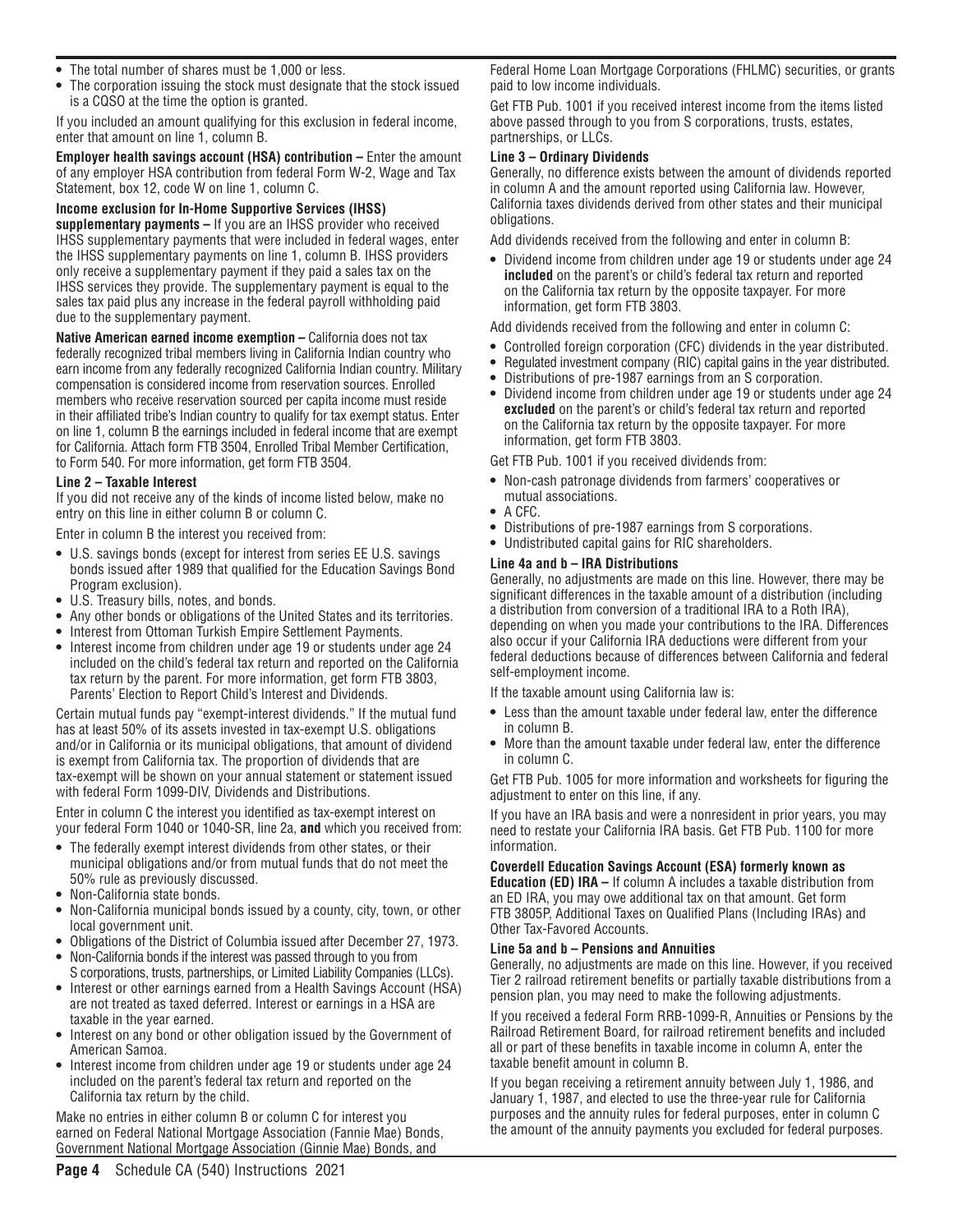You may have to pay an additional tax if you received a taxable distribution from a qualified retirement plan before reaching age 59½ and the distribution was not rolled over into another qualified plan. Get form FTB 3805P for more information.

#### **Line 6 – Social Security Benefits**

California excludes U.S. social security benefits or equivalent Tier 1 railroad retirement benefits from taxable income. Enter in column B the amount of taxable U.S. social security benefits or equivalent Tier 1 railroad retirement benefits shown in column A, line 6(b).

#### **Line 7 – Capital Gain or (Loss)**

Generally, no adjustments are made on this line. California taxes long and short term capital gains as regular income. No special rate for long term capital gains exists. However, the California basis of the assets listed below may be different from the federal basis due to differences between California and federal laws. If there are differences, use Schedule D (540), California Capital Gain or Loss Adjustment, to calculate the amount to enter on line 7.

- **•** Gain on sale of qualified small business stock under IRC Section 1045 and IRC Section 1202.
- **•** Basis amounts resulting from differences between California and federal law in prior years.
- **•** Gain or loss on stock and bond transactions.
- **•** Installment sale gain reported on form FTB 3805E, Installment Sale Income.
- **•** Gain on the sale of personal residence where depreciation was allowable.
- **•** Pass-through gain or loss from partnerships, fiduciaries, S corporations, or LLCs.
- **•** Capital loss carryover from your 2020 California Schedule D (540).
- **•** Capital gain from children under age 19 or students under age 24 included on the parent's or child's federal tax return and reported on the California tax return by the opposite taxpayer. For more information, get form FTB 3803.

#### **Get FTB Pub. 1001 for more information about:**

- **•** Disposition of S corporation stock acquired before 1987.
- **•** Capital gain exclusion for sale of principal residence by a surviving spouse. **•** Gain on sale or disposition of qualified assisted housing development to low-income residents or to specified entities maintaining housing
- for low-income residents.
- **•** Undistributed capital gain for RIC shareholders.
- **•** Gain or loss on the sale of property inherited before January 1, 1987.
- **•** Capital loss carrybacks.

#### Section B – Additional Income

#### **Line 1 – Taxable Refunds, Credits, or Offsets of State and Local Income Taxes**

California does not tax the state income tax refund. Enter in column B the amount of state tax refund entered in column A.

#### **Line 2a – Alimony Received**

Under federal law (TCJA), alimony and separate maintenance payments are not includable in the income of the receiving spouse, if made under any divorce or separation agreement executed after December 31, 2018, or executed on or before December 31, 2018 and modified after that date (if the modification expressly provides that the amendments apply). California does not conform. If you received alimony not included in your federal income, enter the alimony received in column C.

If you are a nonresident alien and received alimony not included in your federal income, enter the alimony on this line in column C.

#### **Line 3 – Business Income or (Loss)**

Adjustments to federal business income or loss you reported in column A generally are necessary because of the difference between California and federal law relating to depreciation methods, special credits, and accelerated write-offs. As a result, the recovery period or basis used to figure California depreciation may be different from the amount used for federal purposes.

Adjustments are figured on form FTB 3885A, Depreciation and Amortization Adjustments, and are most commonly necessary because of the following:

- **• Before January 1, 1987,** California did not allow depreciation under the federal accelerated cost recovery system. Continue to figure California depreciation for those assets in the same manner as prior years**.**
- **• On or after January 1, 1987,** California provides special credits and accelerated write-offs that affect the California basis of qualifying assets. Refer to the bulleted list below.

Use form FTB 3801, Passive Activity Loss Limitations, to figure the total adjustment for line 3 if you have:

- **•** One or more passive activities that produce a loss.
- **•** One or more passive activities that produce a loss **and** any nonpassive activity reported on federal Schedule C (Form 1040).

Use form FTB 3885A to figure the total adjustment for line 3 if you have:

- **•** Only nonpassive activities which produce either gains or losses (or combination of gains and losses).
- **•** Passive activities that produce gains.

**Other loan forgiveness –** Under federal law, the CAA, 2021, allows deductions for eligible expenses paid for with covered loan amounts. California law conforms to this federal provision, with modifications. For California purposes, if you are an ineligible entity and deducted eligible expenses for federal purposes, enter the total amount of those expenses deducted on line 3, column C.

**Paycheck Protection Program Ioans forgiveness – Under federal law,** the Consolidated Appropriations Act, 2021 allows deductions for eligible expenses paid for with covered loan amounts. California law conforms to this federal provision with modifications. For California purposes, if you are an ineligible entity and deducted eligible expenses for federal purposes, enter the total amount of those expenses deducted on line 3, column C.

The Paycheck Protection Program Extension Act extends the covered period of the PPP to June 30, 2021. California law does not conform to this extension and does not allow an exclusion from gross income for PPP loans forgiven due to the extended covered period after March 31, 2021, to June 30, 2021. If you excluded the amount from gross income for federal purposes, enter the excluded amount on line 3, column C.

Also, the ARPA expands PPP eligibility to include "additional covered nonprofit entities" which includes certain Code 501(c) nonprofit organizations and Internet-only news publishers and Internet-only periodical publishers. California law does not conform to this expansion of PPP eligibility. If you met the PPP eligibility requirements and excluded the amount from gross income for federal purposes, enter the excluded amount on line 3, column C.

**Employees and independent contractors –** Some taxpayers may be classified as independent contractors for federal purposes and as employees for California purposes. If the taxpayer is classified as an employee for California purposes, enter the amount of federal business income from line 3, column A, on line 3, column B. Enter the amount of federal business loss from line 3, column A, on line 3, column C.

**Commercial cannabis activity –** Under federal law, deductions for business expenses of a trade or business paid or incurred during the taxable year in conducting commercial cannabis activity are disallowed. California does not conform. California allows cannabis business licensed under California Medicinal and Adult-Use Cannabis Regulation and Safety Act (CA MAUCRSA) to claim these expenses. Enter the amount of these expenses on line 3, column B.

**Limitation on deduction of business interest – Under federal law, every** business, regardless of its form, is generally subject to a disallowance of a deduction for net interest expense in excess of 50% of the business's adjustable taxable income. California does not conform. Figure the difference between the amounts allowed using federal law and California law. Enter the difference on line 3, column B.

**Limitation on employer's deduction for fringe benefit expenses –** Under federal law, deductions for entertainment expenses are disallowed; the current 50% limit on the deductibility of business meals is expanded to meals provided through an in-house cafeteria or otherwise on the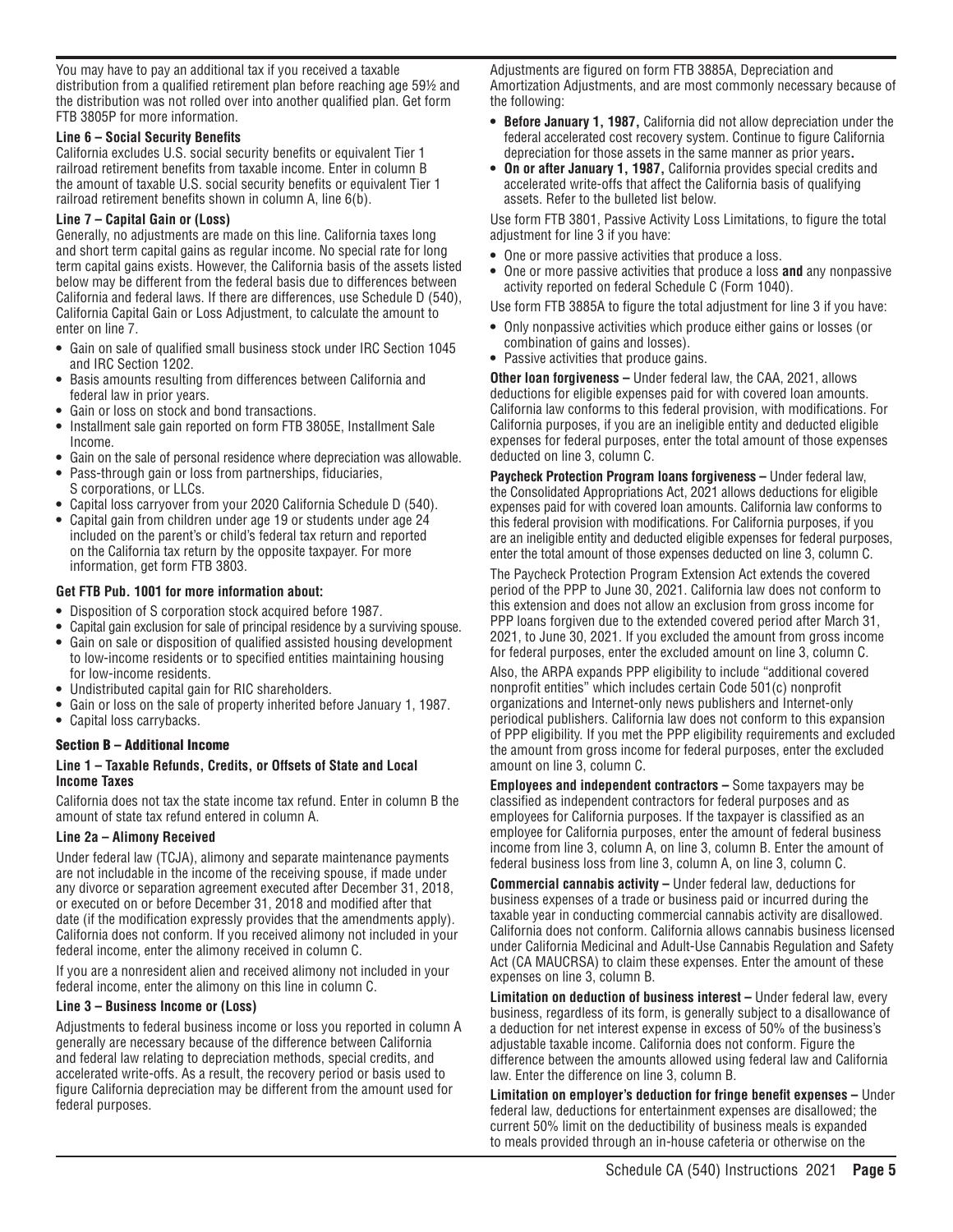premises of the employer; the 50% limitation does not apply to expenses for food or beverages provided by a restaurant that are paid or incurred after December 31, 2020, and before January 1, 2023; deductions for employee transportation fringe benefits (e.g., parking and mass transit) are denied; and no deduction is allowed for transportation expenses that are the equivalent of commuting for employees (e.g., between the employee's home and the workplace), except as provided for the safety of the employee. California does not conform. Figure the difference between the amounts allowed using federal law and California law. Enter the difference on line 3, column B or column C.

**Limitation on wagering losses –** Under federal law, all deductions for expenses incurred in carrying out wagering transactions, and not just gambling losses, are limited to the extent of gambling winnings. California does not conform. Figure the difference between the amounts allowed using federal law and California law. Enter the difference on line 3, column B.

**Sexual harassment settlements –** Under federal law, no deduction is allowed for any settlement, payout, or attorney fees related to sexual harassment or sexual abuse if such payments are subject to a nondisclosure agreement. California does not conform. Enter the amount received and included in federal income on line 3, column B.

**Penalty assessed by professional sports league – California does** not allow a business expense deduction for any fine or penalty paid or incurred by an owner of a professional sports franchise assessed or imposed by the professional sports league that includes that franchise. If the fine or penalty was deducted for federal purposes, enter this amount on line 3, column C.

**Business expense deduction disallowance – California disallows a** deduction for a business expense related to a payment to the Edge College and Career Network, LLC, to a taxpayer who meets all of the following:

- **•** They are charged as a defendant in any of several specified criminal complaints as listed in R&TC Section 17275.4.
- **•** There is a final determination of their guilt with regard to a violation of any offense arising out of that criminal complaint.
- **•** There is a finding that they took the deduction unlawfully.

For more information, see R&TC Section 17275.4. Enter the amount of this deduction on line 3, column C.

#### **Get FTB Pub. 1001 for more information about:**

#### **Income related to:**

- **•** Business, trade, or profession carried on within California that is an integral part of a unitary business carried on both within and outside California.
- **•** Pro-rata share of income received from a CFC by a U.S. shareholder.

#### **Basis adjustments related to:**

- **•** Property acquired prior to becoming a California resident.
- **•** Sales or use tax credit for property used in a former Enterprise Zone (EZ), Local Agency Military Base Recovery Area (LAMBRA), or Targeted Tax Area (TTA).
- **•** Reduced recovery periods for fruit-bearing grapevines replaced in a California vineyard on or after January 1, 1992, as a result of phylloxera infestation; or on or after January 1, 1997, as a result of Pierce's disease.
- **•** Expenditures for tertiary injectants.
- **•** Property placed in service on an Indian reservation after December 31, 2017, and before January 1, 2022.
- **•** Amortization of pollution control facilities.
- **•** Discharge of real property business indebtedness.
- **•** Vehicles used in an employer-sponsored ridesharing program.
- **•** An enhanced oil recovery system.
- **•** Joint Strike Fighter property costs.
- **•** The cost of making a business accessible to disabled individuals.
- **•** Property for which you received an energy conservation subsidy from a public utility on or after January 1, 1995, and before January 1, 1997.
- **•** Research and experimental expenditures.
- **•** Reduction of capitalized costs attributable to the Work Opportunity Credit.

## **Business deductions related to:**

- **•** Wages paid in a former EZ, LAMBRA, Manufacturing Enhancement Area (MEA), or TTA.
- **•** Certain employer costs for employees who are also enrolled members of Indian tribes.
- **•** Abandonment or tax recoupment fees for open-space easements and timberland preserves.
- **•** Research expense.
- **•** Employer wage expense for the Work Opportunity Credit.
- **•** Employer wage expense for the Federal Employee Retention Credit.
- **•** Pro-rata share of deductions received from a CFC by a U.S. shareholder.
- **•** Interest paid on indebtedness in connection with company-owned life insurance policies.
- **•** Premiums paid on life insurance policies, annuities, or endowment contracts issued after June 8, 1997, where the owner of the business is directly or indirectly a policy beneficiary.
- **•** Commercial Revitalization Deductions for Renewal Communities.
- **•** Small Employer Health Insurance Credit.

#### **Line 4 – Other Gains or (Losses)**

Generally, no adjustments are made on this line. However, the California basis of your other assets may differ from your federal basis due to differences between California and federal law. Therefore, you may have to adjust the amount of other gains or losses. Get Schedule D-1, Sales of Business Property.

#### **Line 5 – Rental Real Estate, Royalties, Partnerships, S Corporations, Trusts, etc.**

Adjustments to federal income or loss you reported in column A generally are necessary because of the difference between California and federal law relating to depreciation methods, special credits, and accelerated write-offs. As a result, the recovery period or basis used to figure California depreciation may be different from the recovery period or amount used for federal. For more information, see the instructions for column B and column C, line 3.

California law does not conform to federal law for material participation in rental real estate activities. Beginning in 1994, and for federal purposes only, rental real estate activities conducted by persons in real property business are not automatically treated as passive activities. Get form FTB 3801 for more information.

Use form FTB 3801 to figure the total adjustment for line 5 if you have:

- **•** One or more passive activities that produce a loss.
- **•** One or more passive activities that produce a loss **and** any nonpassive activity reported on federal Schedule E (Form 1040), Supplemental Income and Loss.

Use form FTB 3885A to figure the total adjustment for line 5 if you have:

- **•** Only nonpassive activities which produce either gains or losses (or combination of gains and losses).
- **•** Passive activities that produce gains.

LLCs that are classified as partnerships for California purposes and limited liability partnerships (LLPs) are subject to the same rules as other partnerships. LLCs report distributive items to members on Schedule K-1 (568), Member's Share of Income, Deductions, Credits, etc. LLPs report to partners on Schedule K-1 (565), Partner's Share of Income, Deductions, Credits, etc.

Get FTB Pub. 1001 for more information about accumulation distributions to beneficiaries for which the trust was not required to pay California tax because the beneficiary's interest was contingent.

#### **Line 6 – Farm Income or (Loss)**

Adjustments to federal income or loss you report in column A generally are necessary because of the difference between California and federal law relating to depreciation methods, special credits, NOLs, and accelerated write-offs. As a result, the recovery period or basis you use to figure California depreciation may be different from the amount used for federal purposes, and you may need to make an adjustment to your farm income or loss. For more information, see the instructions for column B and column C, line 3.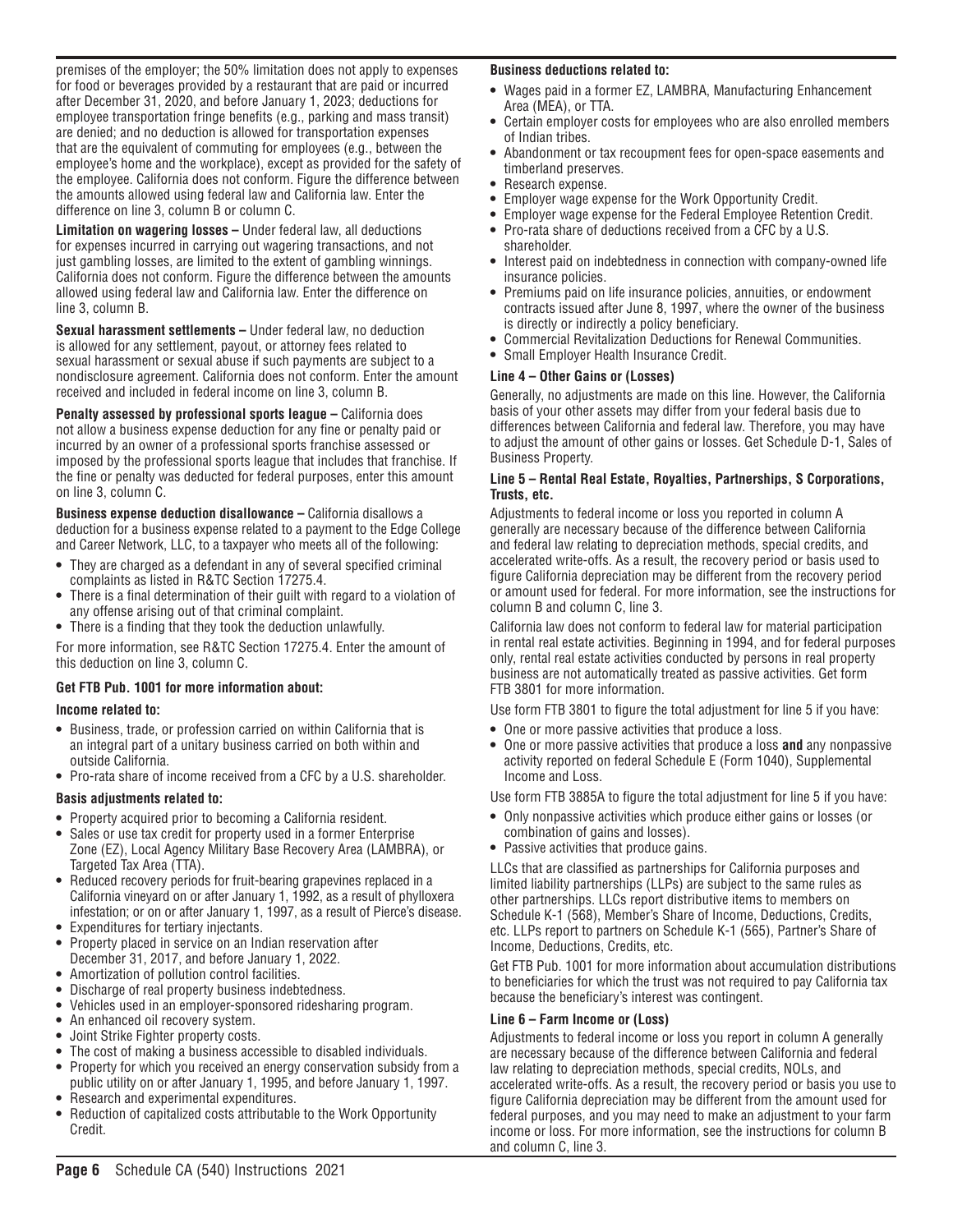Use form FTB 3801 to figure the total adjustment for line 6 if you have:

- **•** One or more passive activities that produce a loss.
- **•** One or more passive activities that produce a loss **and** any nonpassive activity reported on federal Schedule F (Form 1040), Profit or Loss From Farming.

Use form FTB 3885A to figure the total adjustment for line 6 if you have:

- **•** Only nonpassive activities which produce either gains or losses (or combination of gains and losses).
- **•** Passive activities that produce gains.

#### **Line 7 – Unemployment Compensation**

California excludes unemployment compensation from taxable income. Enter on line 7, column B the amount of unemployment compensation shown in column A.

**Paid Family Leave Insurance (PFL) benefits, also known as Family Temporary Disability Insurance –** Payments received from the PFL Program are reported on federal Form 1099-G, Certain Government Payments. California excludes payments received from the PFL program from taxable income. Enter on line 7, column B the amount of PFL payments shown in column A. For more information, get FTB Pub. 1001.

#### **Line 8 – Other Income**

**a. Federal Net Operating Loss –** Enter the amount of the federal NOL included on line 8a, column A, as a positive number in column C. Get form FTB 3805V, to figure the allowable California NOL.

#### **b. Gambling Income**

**California lottery winnings –** California excludes California lottery winnings from taxable income. Enter in column B the amount of California lottery winnings included in the federal amount on line 8b, column A.

Make no adjustment for lottery winnings from other states. They are taxable by California. If you reduced gambling income for California lottery income, you may need to reduce the losses included in the federal itemized deductions on Part II, line 16, column A. Enter these losses on Part II, line 16, column B.

#### **c. Cancellation of Debt**

**Mortgage forgiveness debt relief –** California law does not conform to federal law regarding the exclusion of income from discharge of indebtedness from the disposition of your principal residence occurring after December 31, 2017. Enter the amount of discharge on line 8c, column C.

**Certain employer payments of student loans –** California does not conform to the federal CARES Act regarding the exclusion of student loan payments made on behalf of an employee by an employer. Enter the amount of loan payment on line 8c, column C.

**d. Foreign Earned Income Exclusion from federal Form 2555**

**Federal foreign earned income or housing exclusion –** Enter in column C the amount excluded from federal income on federal Schedule 1 (Form 1040), line 8d.

**Combat zone foreign earned income exclusion –** Enter the amount excluded from federal income on line 8d, column C.

#### **e. Taxable Health Savings Account Distribution**

**Health savings account (HSA) distributions for unqualified medical expense –** Distributions from an HSA not used for qualified medical expenses, and included in federal income, are not taxable for California purposes. Enter the distribution not used for qualified medical expenses on line 8e, column B.

**Taxable Archer MSA distributions –** Enter the amount of taxable Archer MSA distributions included on line 8e, column A, in column B. See instructions for line 8z for more information.

**m. IRC Section 951(a) Inclusion –** Under federal law, if you are a U.S. shareholder of a controlled foreign corporation, you must include IRC Section 951(a) amount in your income. California does not conform. If you included the amount as income on your federal Schedule 1 (Form 1040), enter the amount on line 8m, column B.

**n. IRC Section 951A(a) Inclusion –** Under federal law, if you are a U.S. shareholder of a controlled foreign corporation, you must include your GILTI in your income. California does not conform. If you included GILTI on your federal Schedule 1 (Form 1040), enter the amount on line 8n, column B.

**o. IRC Section 461(l) Excess Business Loss Adjustment –** For taxable years beginning after December 31, 2018, California law generally conforms to the changes under the TCJA in regard to the disallowance of excess business loss deductions of non-corporate taxpayers. For California purposes, any disallowed loss will be treated as a carryover excess business loss instead of an NOL carryover for the subsequent taxable year. Also, California does **not** conform to amendments under the federal CARES Act and the ARPA. See General Information for more information. Complete form FTB 3461, if you are a noncorporate taxpayer and your net losses from all of your trades or businesses are more than \$262,000 (\$524,000 for married taxpayers filing a joint return). Enter the amount from form FTB 3461, line 16 or line 17, whichever applies, on line 8o, column C. Attach form FTB 3461 to the tax return.

See line 8z for further instructions on how to report the excess business loss adjustment.

#### **z. Other income**

Identify the type of income reported in the space provided. If there is more than one item to report on line 8z, attach a statement that lists each item and enter the total of all individual items in column B or column C as instructed below.

**Taxable Archer MSA distributions –** Enter the amount of taxable Archer MSA distributions included on line 8e, column A, on line 8z, column C and write "MSA" on the space provided.

**Excess business loss adjustment –** Enter the amount of the federal excess business loss adjustment (ELA) included on line 8o, column A, on line 8z, column B. Write "ELA" on the space provided on line 8z.

**COBRA premium assistance –** The ARPA allows an exclusion from gross income for COBRA premium assistance subsidies received by eligible individuals for the COBRA coverage period beginning on April 1, 2021, and ending on September 30, 2021. California law does not conform to this federal provision. For California purposes, enter the amount excluded from federal income on line 8z, column C.

**Emergency financial aid grants –** The CAA, 2021, allows an exclusion from gross income for emergency financial aid grants. California does not conform to this federal provision. For California purposes, enter the amount excluded from federal income on line 8z, column C.

**California microbusiness COVID-19 relief grant – California law allows** an exclusion from gross income for grant allocations received by a taxpayer pursuant to the California Microbusiness COVID-19 Relief Program that is administered by CalOSBA. Federal law has no similar exclusion. Enter on line 8z, column B the amount of this type of income.

**California venues grant –** California law allows an exclusion from gross income for grant allocations received by a taxpayer pursuant to the California Venues Grant Program that is administered by the CalOSBA. Federal law has no similar exclusion. Enter on line 8z, column B the amount of this type of income.

**Shuttered venue operator grants –** The CAA, 2021, enacted on December 27, 2020, allows an exclusion from gross income for grants received by shuttered venue operators. California law does not conform to this federal provision. For California purposes, enter the amount excluded from federal income on line 8z, column C.

**Restaurant revitalization grants –** The American Rescue Plan Act of 2021 enacted on March 11, 2021, allows an exclusion from gross income for restaurant revitalization grants awarded to eligible entities that are used for allowable expenses for the covered period. California law does not conform to this federal provision. For California purposes, enter the amount excluded from federal income on line 8z, column C.

**Small Business COVID-19 Relief Grant Program – California law allows** an exclusion from gross income for grant allocations received by a taxpayer pursuant to the COVID-19 Relief Grant under Executive Order No. E 20/21-182 and the California Small Business COVID-19 Relief Grant Program established by Section 12100.83 of the Government Code. If you included any amount as income for federal purposes on line 8z, column A, enter the amount on line 8z, column B.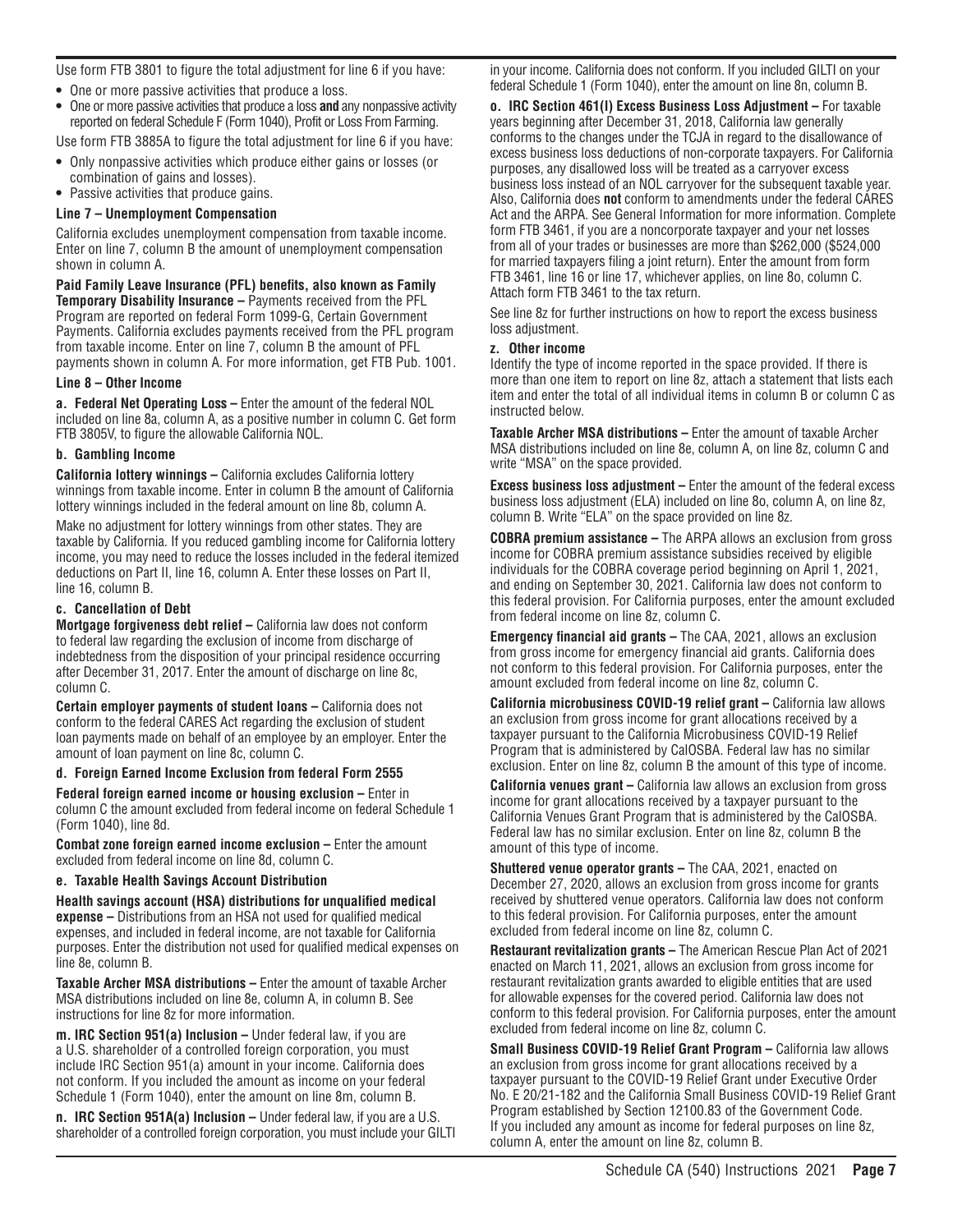**Income exclusion for rent forgiveness –** If for federal purposes gross income includes a tenant's rent liability that is forgiven by a landlord or rent forgiveness provided through funds grantees received as a direct allocation from the Secretary of the Treasury, enter in line 8z, column B the amount of this type of income included in line 8z, column A.

**IRC Section 965 deferred foreign income –** If you included IRC 965 deferred foreign income on your federal Schedule 1 (Form 1040), enter the amount on line 8z, column B and write "IRC 965" on line 8z and at the top of Form 540.

**Qualified equity grants –** California does not conform to federal law regarding the election to defer the recognition of income attributable to qualified stock. If you elected to defer income for federal purposes, make an adjustment on line 8z, column C.

**Expanded use of 529 account funds –** California does not conform to federal law regarding the IRC Section 529 account funding for elementary and secondary education or to the maximum distribution amount. If the amount was excluded for federal purposes, make an adjustment on line 8z, column C.

**Native American Earned Income Exemption – California does not tax** federally recognized tribal members living in California Indian country who earn income from any federally recognized California Indian country. Military compensation is considered income from reservation sources. Enrolled members who receive reservation sourced per capita income must reside in their affiliated tribe's Indian country to qualify for tax exempt status. For more information, see form FTB 3504. Enter in column B the income included in federal income that is exempt for California and write "FTB 3504" on line 8z. Attach form FTB 3504 to Form 540.

**Parents' election to report child's interest and dividends – California** conforms to federal law for elections made by parents reporting their child's interest and dividends. Parents may elect to report their child's income on their California income tax return by completing form FTB 3803. If you make this election, the child will not have to file a tax return. You may report your child's income on your California income tax return even if you do not do so on your federal income tax return.

If the amount of your child's income you are reporting on your California income tax return is different than the amount you reported on your federal income tax return, enter the difference on line 8z, column B or column C and write "FTB 3803" on line 8z. Get form FTB 3803 for more information.

**Reward from a crime hotline –** Enter in column B the amount of a reward authorized by a government agency received from a crime hotline established by a government agency or nonprofit organization that is included in the amount on line 8z, column A.

You may not make this adjustment if you are an employee of the hotline or someone who sponsors rewards for the hotline.

**Beverage container recycling income –** Enter in column B the amount of recycling income included in the amount on line 8z, column A.

**Rebates or vouchers from a local water agency, energy agency, or energy supplier –** California law allows an income exclusion for rebates or vouchers from a local water agency, energy agency, or energy supplier for the purchase and installation of water conservation appliances and devices. Enter in column B the amount of this type of income included in the amount on line 8z, column A.

**Financial Incentive for Seismic Improvement – California law allows an** income exclusion for loan forgiveness, grant, credit, rebate, voucher, or other financial incentive issued by the California Residential Mitigation Program or California Earthquake Authority to assist a residential property owner or occupant with expenses paid, or obligation incurred for earthquake loss mitigation. Enter in column B the amount of this type of income included in the amount on line 8z, column A.

**Original issue discount (OID) for debt instruments issued in 1985 and 1986 –** In the year of sale or other disposition, you must recognize the difference between the amount reported on your federal tax return and the amount reported for California purposes. **Issuers:** Enter the difference between the federal deductible amount and the California deductible amount on line 8z, column B. **Holders:** Enter the difference between the

amount included in federal gross income and the amount included for California purposes on line 8z, column C.

**Foreign income of nonresident aliens –** Adjust federal income to reflect worldwide income computed under California law. Enter losses from foreign sources in column B. Enter foreign source income in column C.

**Cost-share payments received by forest landowners –** Enter in column B the cost-share payments received from the Department of Forestry and Fire Protection under the California Forest Improvement Act of 1978 or from the United States Department of Agriculture, Forest Service, under the Forest Stewardship Program and the Stewardship Incentives Program, pursuant to the Cooperative Forestry Assistance Act.

**Coverdell ESA distributions –** If you received a distribution from a Coverdell ESA, report the difference between the federal taxable amount and the California taxable amount in column B or column C.

**Grants paid to low-income individuals –** California excludes grants paid to low-income individuals to construct or retrofit buildings to make them more energy efficient. Federal has no similar exclusion. Enter on line 8z, column B the amount of this type of income.

**California National Guard Surviving Spouse & Children Relief Act of 2004 –** Death benefits received from the State of California by a surviving spouse/RDP or member-designated beneficiary of certain military personnel killed in the performance of duty are excluded from gross income. Military personnel include the California National Guard, State Military Reserve, or the Naval Militia. If you reported a death benefit on line 8z, column A, enter the death benefit amount in column B.

**Ottoman Turkish Empire settlement payments – If you received** settlement payments as a person persecuted by the regime that was in control of the Ottoman Turkish Empire from 1915 until 1923 your gross income does not include those excludable settlement payments, or interest, received by you, your heirs, or your estate for payments received on or after January 1, 2005. If you reported settlement payments on line 8z, column A, enter the amount of settlement payments in column B.

#### **Line 9b1 – Disaster Loss Deduction from Form FTB 3805V**

If you have a California disaster loss carryover deduction and there is income in the current taxable year, enter the total amount from your 2021 form FTB 3805V, Part III, line 2 and/or line 3, column (f), as a positive number in column B.

**NOL Attributable to a Qualified Disaster –** If you deduct a 2021 disaster loss in the 2021 taxable year and have remaining disaster loss that results in an NOL, the NOL can be carried forward. Get form FTB 3805V for more information.

#### **Line 9b2 – NOL Deduction from Form FTB 3805V**

The allowable NOL carryover under California law is different from the allowable NOL carryover under federal law. If you have a California NOL carryover from prior years, enter the total allowable California NOL carryover deduction for the current year from form FTB 3805V, Part III, line 2, column (f), as a positive number in column B**.**

#### **Line 9b3 – NOL from Forms FTB 3805Z, FTB 3807, or FTB 3809** Enter in column B the total NOL figured on the following forms:

- **•** FTB 3805Z, Enterprise Zone Deduction and Credit Summary, line 3b
- **•** FTB 3807, Local Agency Military Base Recovery Area Deduction and Credit Summary, line 3b
- **•** FTB 3809, Targeted Tax Area Deduction and Credit Summary, line 3b

**Line 9b4 – Student Loan Discharged Due to Closure of a For-Profit School**  California law allows an income exclusion for income that would result from the discharge of any student loan of an eligible individual. An individual is eligible for the exclusion if **any** of the following apply during the taxable year.

- 1. The individual is granted a discharge of any student loan because:
	- a. The individual successfully asserts that the school did something wrong or failed to do something that it should have done.
	- b. The individual could not complete a program of study due to the school closing.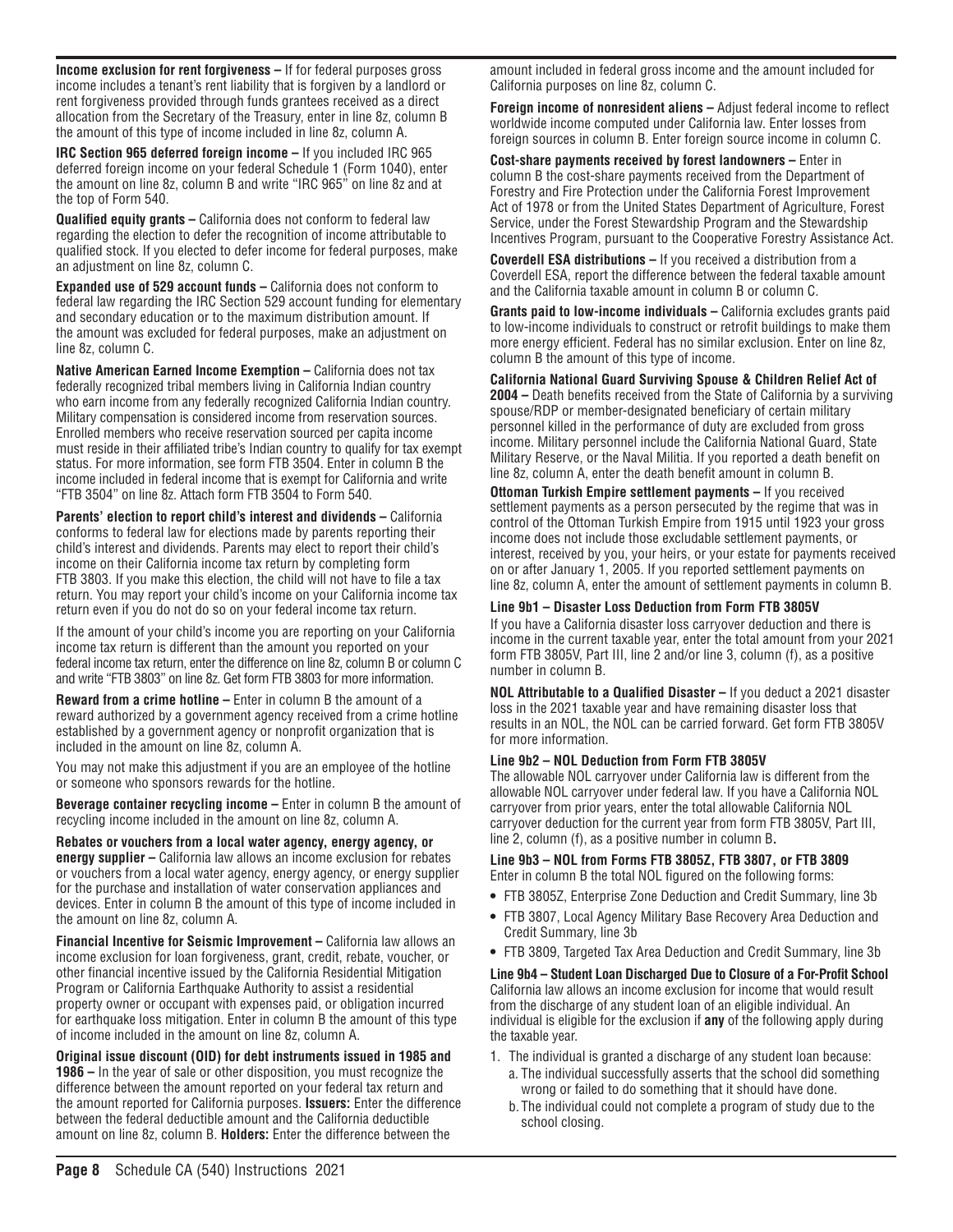- 2. The individual attended a Brightwood College school on or before December 5, 2018, and is granted a discharge of any student loan made in connection with attending that school, and that discharge is not covered under item 1.
- 3. The individual attended a location of The Art Institute of California and is granted a discharge of any student loan made in connection with attending that school, and that discharge is not covered under item 1.

Enter in column B the amount of this type of income if it was included on Part I, line 8c, column A, as income for federal purposes.

#### **Line 10 – Total**

Add Section A, line 1 through line 7, and Section B, line 1 through line 7, line 9a and line 9b1 through line 9b4 in column B , and line 1 through line 7 and line 9a in column C. Enter the totals on line 10.

#### Section C – Adjustments to Income

**Line 11 through Line 19a and Line 20 through Line 23 and line 25 –** California law is the same as federal law with the exception of the following:

- **• Line 11 Educator Expenses –** California does not conform to federal law regarding educator expenses. Enter the amount from column A, line 11 in column B, line 11.
- **• Line 12 Certain Business Expenses of Reservists, Performing Artists, and Fee-Basis Government Officials –** If claiming a depreciation deduction as an unreimbursed employee business expense on federal Form 2106, Employee Business Expenses, you may have an adjustment in column B or column C. For more information, get FTB Pub. 1001. Federal law eliminated the \$3,000 deduction for living expenses for

members of Congress while away from home. California does not conform. Enter the amount of living expenses on line 12, column C.

- **• Line 13 Health Savings Account (HSA) Deduction –** Federal law allows a deduction for contributions to an HSA account. California does not conform. Transfer the amount from column A, line 13, to column B, line 13.
- **• Line 14 Moving Expenses –** California does not conform to federal law regarding the suspension of the deduction for moving expenses, except for members of the Armed Forces on active duty.

Non-military and military taxpayers prepare form FTB 3913. After completing form FTB 3913, if you are a non-military taxpayer and checked the No box on line 5 of form FTB 3913, enter the amount from line 5 of form FTB 3913 on Schedule CA (540), Part I, Section A, line 1, column C. If you are a non-military taxpayer and checked the Yes box on line 5 of form FTB 3913, enter the amount from line 5 of form FTB 3913 on

- Schedule CA (540), Part I, line 14, column C. **• Line 15 Deductible Part of Self-employment Tax –** A taxpayer may be classified as an independent contractor for federal purposes and as an employee for California purposes. This deduction is not allowed to an employee. If for California purposes, the taxpayer is classified as an employee, an adjustment is needed in column B. Enter the amount from column A, line 15, in column B, line 15.
- **• Line 17 Self-employed Health Insurance Deduction –** A taxpayer may be classified as an independent contractor for federal purposes and as an employee for California purposes. This deduction is not allowed to an employee. If for California purposes, the taxpayer is classified as an employee, an adjustment is needed in column B. Enter the amount from column A, line 17, in column B, line 17.

 **Note:** A taxpayer classified as an employee for California purposes who makes an adjustment on this line may be able to claim this amount as a deduction for medical and dental expenses. For more information, see instructions for Part II, line 4.

**• Line 19a Alimony Paid –** Under federal law (TCJA), alimony and separate maintenance payments are not deductible by the payor spouse, if made under any divorce or separation agreement executed after December 31, 2018, or executed on or before December 31, 2018, and modified after that date (if the modification expressly provides that the amendments apply). California does not conform. If you paid alimony and did not deduct it on your federal tax return, enter the alimony paid in column C.

If you are a nonresident alien and did not deduct alimony on your federal tax return, enter the amount you paid in column C. **Line 19b** (Recipient's SSN/Last Name) – Enter the SSN or ITIN and last name of the person to whom you paid alimony.

# **• Line 20 – IRA Deduction**

 **408 election –** To take the election, the federal deduction is taken on line 20, column A. The election for California will be on line 20, column B or C. See Pub. 1005 for more information.  **IRA age –** If you report an IRA deduction on line 20, column A at age 70½or older, include that amount deducted for federal in the total you enter on line 20, column B. See Pub. 1005 for more information.

**• Line 21 Student Loan Interest Deduction –** California conforms to federal law regarding student loan interest deduction except for a spouse/RDP of a non-California domiciled military taxpayer residing in a community property state. Use the Student Loan Interest Deduction Worksheet below to compute the amount to enter on line 21. For more information, get FTB Pub. 1032.

|    | <b>Student Loan Interest Deduction Worksheet</b>                                                                             |  |  |  |  |  |
|----|------------------------------------------------------------------------------------------------------------------------------|--|--|--|--|--|
|    | 1. Enter the total amount from Schedule CA (540),                                                                            |  |  |  |  |  |
|    | line 21, column A. If the amount on line 1 is zero,                                                                          |  |  |  |  |  |
|    | STOP. You are not allowed a deduction for California 1                                                                       |  |  |  |  |  |
|    | 2. Enter the total interest you paid in 2021                                                                                 |  |  |  |  |  |
|    | on qualified student loans but not more than \$2,500 here2                                                                   |  |  |  |  |  |
| 3. | Add federal Schedule 1 (Form 1040), line 21                                                                                  |  |  |  |  |  |
|    | (student loan interest deduction) to<br>federal Form 1040 or 1040-SR, line 11 (AGI).                                         |  |  |  |  |  |
|    | Enter the result here  3                                                                                                     |  |  |  |  |  |
|    | 4. Enter the amount shown below for                                                                                          |  |  |  |  |  |
|    | your filing status.                                                                                                          |  |  |  |  |  |
|    | • Single, head of household, or                                                                                              |  |  |  |  |  |
|    | qualifying widow(er) $-$ \$60,000                                                                                            |  |  |  |  |  |
|    | • Married/RDP filing jointly $-$ \$120,000 $\int 4$ ______                                                                   |  |  |  |  |  |
|    | 5. Is the amount on line 3 more than the                                                                                     |  |  |  |  |  |
|    | amount on line 4?                                                                                                            |  |  |  |  |  |
|    | $\Box$ No. Skip lines 5 and 6, enter -0- on                                                                                  |  |  |  |  |  |
|    | line 7, and go to line 8.<br>$\Box$ Yes. Subtract line 4 from line 3  5                                                      |  |  |  |  |  |
|    |                                                                                                                              |  |  |  |  |  |
|    | 6. Divide line 5 by \$15,000 (\$30,000 if married/RDP filing<br>jointly). Enter the result as a decimal (rounded to at least |  |  |  |  |  |
|    | three places). If the result is 1.000 or more, enter 1.000 $\ldots$ 6 $\ldots$ $\ldots$                                      |  |  |  |  |  |
|    |                                                                                                                              |  |  |  |  |  |
| 8. | Student loan interest deduction. Subtract line 7                                                                             |  |  |  |  |  |
|    |                                                                                                                              |  |  |  |  |  |
|    | 9. Student loan interest adjustment. If line 1 is less than                                                                  |  |  |  |  |  |
|    | line 8, enter the difference here and                                                                                        |  |  |  |  |  |
|    | on Schedule CA (540), line 21, column C9                                                                                     |  |  |  |  |  |
|    |                                                                                                                              |  |  |  |  |  |

- **• Line 22 (Reserved) –** For taxable years beginning after December 31, 2020, the tuition and fees deduction was repealed.
- **• Line 24 – Other Adjustments**

**b. Deductible expenses related to income reported on line 8k from the**  rental of personal property engaged in for profit - Generally, California law conforms with federal law and no adjustment is needed. However, if differences exist, enter the difference between the federal and California amount in column B or column C.

**c. Nontaxable amount of the value of Olympic and Paralympic medals and USOC prize money reported on line 8l –** Federal law allows an exclusion from gross income for the value of any medal awarded or prize money received from the U.S. Olympic Committee on account of competition in the Olympic Games or Paralympic Games. The exclusion does not apply to a taxpayer for any year in which the taxpayer's adjusted gross income exceeds \$1 million, or half of that amount in the case of a married individual filing a separate return. California does not conform. If you deducted the amount for federal purposes, enter that amount in column B.

**d. Reforestation amortization and expenses –** California law allows a deduction for reforestation amortization and expenses with respect to qualified timber property located in California. Enter the amount from column A that is for non-California qualified timber property in column B.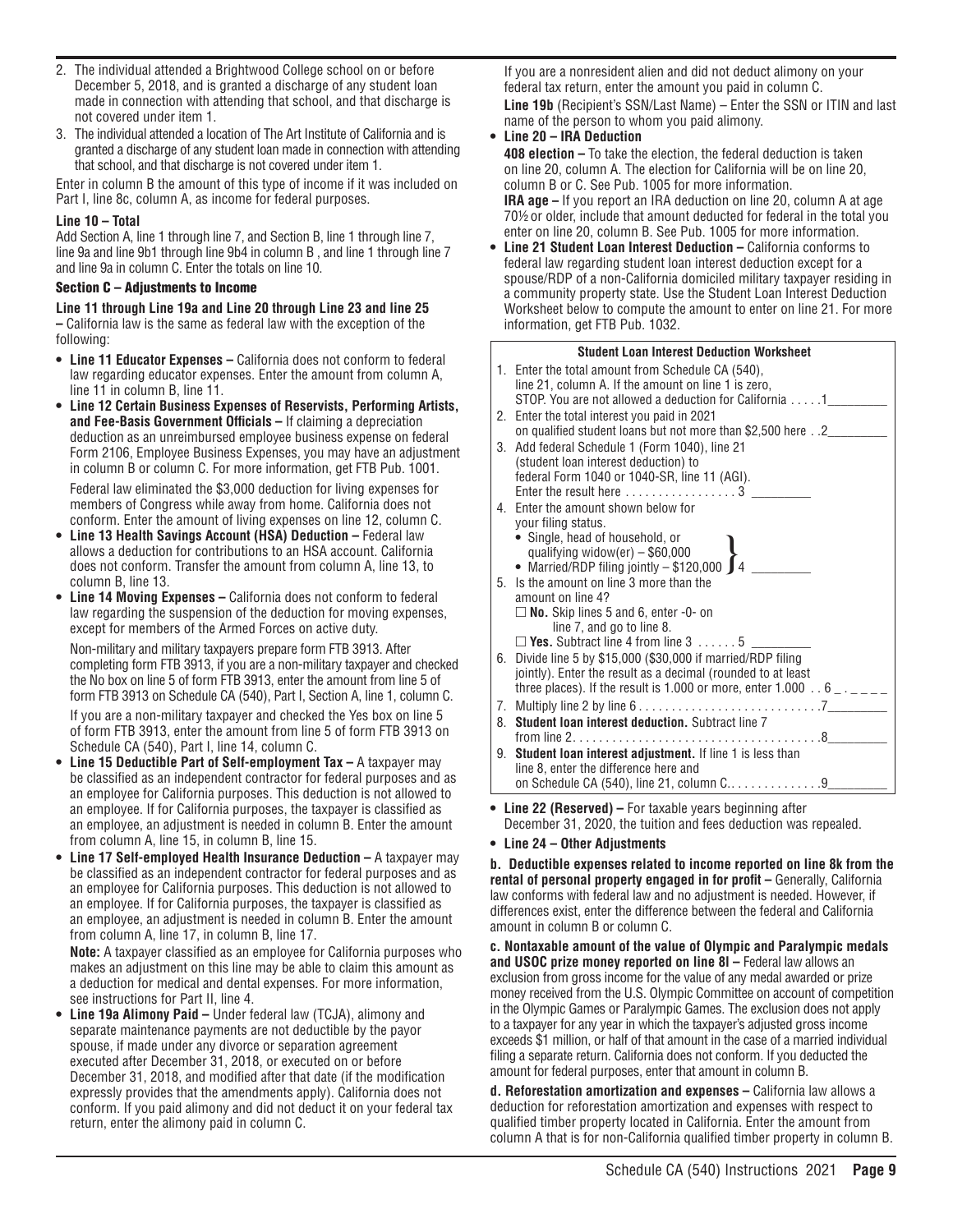**f. Contributions to IRC Section 501(c)(18)(D) pension plans –** If the contribution amount for California is different than the federal amount, you will need to make an adjustment in column B or column C. For more information, get FTB Pub. 1005.

**g. Contributions by certain chaplains to IRC Section 403(b) plans –** If the contribution amount for California is different than the federal amount, you will need to make an adjustment in column B or column C. For more information, get FTB Pub. 1005.

**i. Attorney fees and court costs you paid in connection with an award from the IRS for information you provided that helped the IRS detect tax law violations –** California does not conform to federal law regarding the deduction of these attorney fees and court costs. Enter the amount from column A in column B.

**j. Housing deduction from federal Form 2555 –** If you claimed the foreign housing deduction for federal purposes, enter the amount from column A in column B.

**k. Excess deductions of IRC Section 67(e) expenses from federal Schedule K-1 (Form 1041)** – If you claimed the excess deduction for federal purposes, enter the amount from column A in column B. For California purposes, this amount is claimed as a miscellaneous itemized deduction. For more information, see instructions in Part II for line 21.

**Line 26 –** Add line 11 through line 23 and line 25 in column B and column C.

**Line 27 – Total**

Subtract line 26 from line 10 in column B and column C.

Also, transfer the amount from:

**•** Line 27, column B to Form 540, line 14

If column B is a negative number, transfer the amount as a positive number to Form 540, line 16.

**•** Line 27, column C to Form 540, line 16

If column C is a negative number, transfer the amount as a positive number to Form 540, line 14.

# Part II Adjustments to Federal Itemized Deductions

**Important:** If you did not itemize deductions on your federal tax return but will itemize deductions on your California tax return, first complete federal Schedule A (Form 1040), Itemized Deductions. Then check the box at the top of Schedule CA (540), Part II and complete line 1 through line 30. Attach a copy of federal Schedule A (Form 1040) to your Form 540.

# **Column A** — **Federal Amounts**

#### **Line 1 through Line 16**

Enter on line 1 through line 16 the same amounts you entered on your federal Schedule A (Form 1040), line 1 through line 16.

# **Column B and Column C — Subtractions and Additions**

Use these columns to enter subtractions and additions to the federal amounts in column A that are necessary because of differences between California and federal law. Enter all amounts as positive numbers unless instructed otherwise.

#### **Line 1 through Line 4**

**Employees and independent contractors –** Taxpayers classified as independent contractors for federal purposes and classified as employees for California purposes may claim the amount of self-employed health insurance deduction for federal purposes as a medical and dental expense deduction for California purposes. Combine the amount paid for self-employed health insurance with other medical and dental expenses (as applicable). The total amount of the medical and dental expenses is subject to the 7.5% of federal AGI threshold. Enter the difference between the medical and dental expense deduction allowed for California and federal on line 4, column C.

**Health Savings Account (HSA) Distributions –** If you received a tax-free HSA distribution for qualified medical expenses, enter the qualified expenses paid that exceed 7.5% of federal AGI on line 4, column C.

#### **Line 5a – State and Local Taxes**

California does not allow a deduction for state and local income tax (including limited partnership tax and income or franchise tax paid by corporations) and State Disability Insurance (SDI) or state and local general sales tax. Enter that amount on line 5a, column B.

**Line 5e –** The federal deduction for state and local tax is limited to \$10,000 (\$5,000 for married filing separate) for the aggregate of state and local income taxes and property taxes. California does not conform. If your deduction was limited under federal law, enter an adjustment on line 5e, column C for the amount over the federal limit.

#### **Line 6 – Other Taxes**

California does not allow a deduction for foreign income taxes. Enter that amount on line 6, column B.

Federal law suspended the deduction for foreign property taxes. California does not conform. Enter the amount on line 6, column C.

**Generation Skipping Transfer Tax –** Tax paid on generation skipping transfers is not deductible under California law. Enter the amount of generation skipping tax included in line 6, column A on line 6, column B.

#### **Line 8 – Home Mortgage Interest**

Federal law limited the mortgage interest deduction acquisition debt maximum from \$1,000,000 (\$500,000 for married filing separately) to \$750,000 (\$375,000 for married filing separately). California does not conform. If your deduction was limited under federal law, enter an adjustment on line 8, column C for the amount over the federal limit.

Federal law suspended the deduction on up to \$100,000 (\$50,000 for married filing separately) for interest on home equity indebtedness, unless the loan is used to buy, build, or substantially improve the taxpayer's home that secures the loan. California does not conform. If your deduction was limited under the federal law, enter an adjustment on line 8, column C for the amount over the federal limit.

**Mortgage Interest Credit –** If you reduced your federal mortgage interest deduction by the amount of your mortgage interest credit (from federal Form 8396, Mortgage Interest Credit), increase your California itemized deductions by the same amount. Enter the amount of your federal mortgage interest credit on line 8, column C.

#### **Line 8d – Mortgage Insurance Premiums**

California does not allow a deduction for mortgage insurance premiums. Enter the amount from column A, line 8d on column B, line 8d.

#### **Line 9 – Investment Interest Expense**

Your California deduction for investment interest expense may be different from your federal deduction. Use form FTB 3526, Investment Interest Expense Deduction, to figure the amount to enter on line 9, column B or column C.

#### **Line 11 – Gifts By Cash Or Check**

**Qualified Charitable Contributions –** Your California deduction may be different from your federal deduction. California limits the amount of your deduction to 50% of your federal adjusted gross income. Figure the difference between the amount allowed using federal law and the amount allowed using California law. Enter the difference on line 11, column B.

**College Athletic Seating Rights - Federal law no longer allows a** charitable deduction for amounts paid to an institution of higher education in exchange for college athletic seating rights. California does not conform. Enter the amount on line 11, column C.

**College Access Tax Credit –** If you deducted a charitable contribution amount for the College Access Tax Credit Fund on your federal Schedule A (Form 1040) and are claiming the College Access Tax Credit on your Form 540, enter the amount used to calculate the College Access Tax Credit on line 11, column B.

**Charitable Contribution Deduction Disallowance –** California disallows a charitable contribution deduction to an educational organization that is a postsecondary institution or to the Key Worldwide Foundation to a taxpayer who meets all of the following: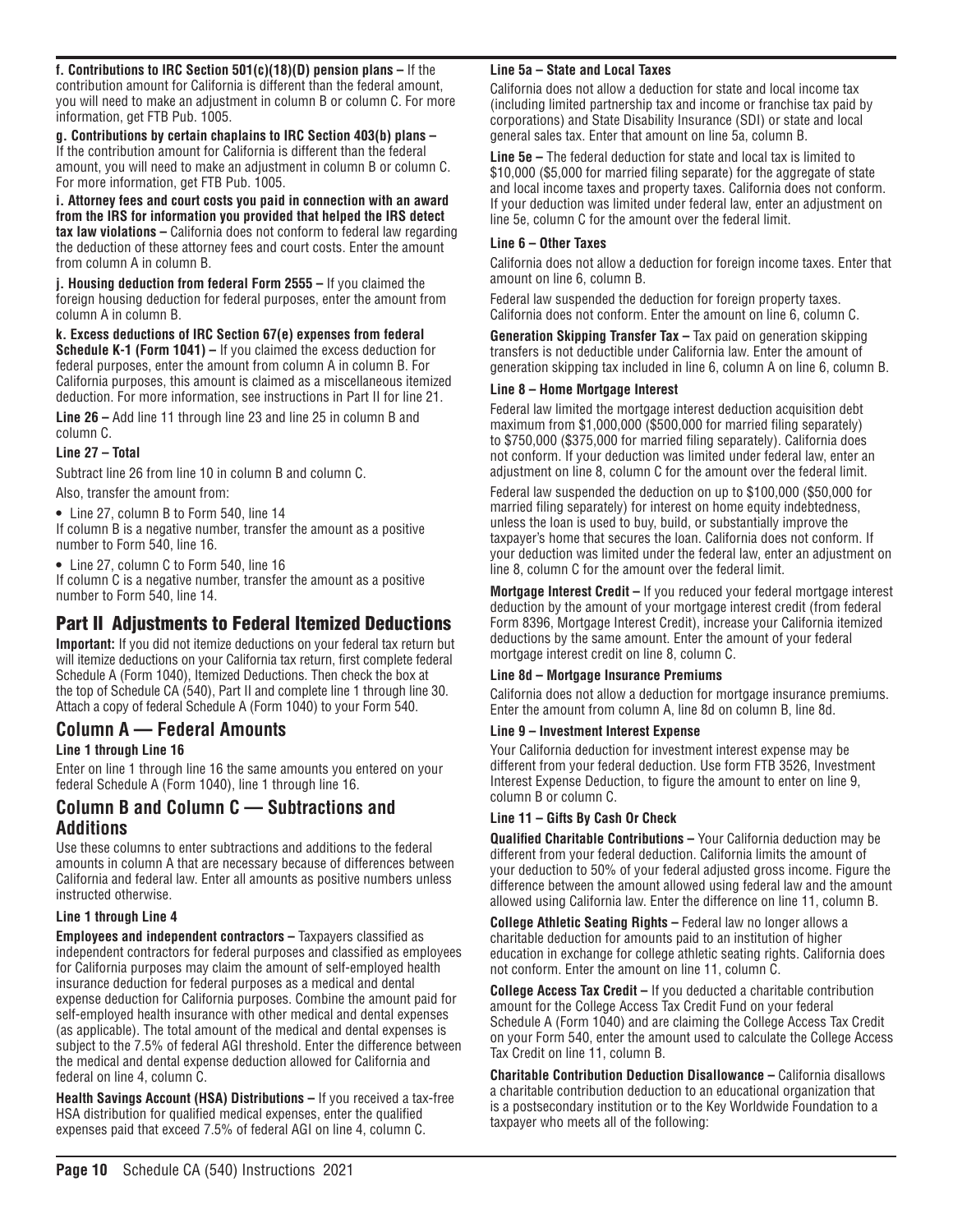- **•** They are charged as a defendant in any of several specified criminal complaints as listed in R&TC Section 17275.4.
- **•** There is a final determination of their guilt with regard to a violation of any offense arising out of that criminal complaint.
- **•** There is a finding that they took the deduction unlawfully.

For more information, see R&TC Section 17275.4. Enter the amount of this deduction on line 11, column B.

#### **Line 12 – Other Than By Cash or Check**

**Qualified Charitable Contributions –** Your California deduction may be different from your federal deduction. California limits the amount of your deduction to 50% of your federal adjusted gross income. Figure the difference between the amount allowed using federal law and the amount allowed using California law. Enter the difference on line 12, column B.

**Charitable Contribution Deduction Disallowance –** California disallows a charitable contribution deduction to an educational organization that is a postsecondary institution or to the Key Worldwide Foundation to a taxpayer who meets all of the following:

- **•** They are charged as a defendant in any of several specified criminal complaints as listed in R&TC Section 17275.4.
- **•** There is a final determination of their guilt with regard to a violation of any offense arising out of that criminal complaint.
- **•** There is a finding that they took the deduction unlawfully.

For more information, see R&TC Section 17275.4. Enter the amount of this deduction on line 12, column B.

#### **Line 13 – Carryover From Prior Year**

**Charitable Contribution Carryover Deduction –** If deducting a prior year charitable contribution carryover, and the California carryover is larger than the federal carryover, enter the additional amount on line 13, column C.

#### **Carryover Deduction of Appreciated Stock Contributed to a Private Foundation prior to January 1, 2002 –** If deducting a charitable

contribution carryover of appreciated stock donated to a private operating foundation prior to January 1, 2002, and the fair market value allowed for federal purposes is larger than the basis allowed for California purposes, enter the difference on line 13, column B.

#### **Line 15 – Casualty or Theft Loss(es)**

Under federal law, the personal casualty and theft loss deduction is suspended, with exception for personal casualty gains. Federal allows a deduction for personal casualty and theft loss incurred in a federally declared disaster. California does not conform.

California allows personal casualty and theft loss and disaster loss deductions. If you have personal casualty and theft loss and/or disaster loss, complete another federal Form 4684, Casualties and Thefts, using California amounts. Enter the difference between the federal and California amount in column B or column C.

#### **Line 16 – Other Itemized Deductions**

**Unreimbursed Impairment-Related Work Expenses –** If you completed federal Form 2106, prepare a second set of forms reflecting your employee business expense using California amounts (i.e., following California law). Include your entertainment expenses, if any, on line 5 of federal Form 2106 for California purposes.

Generally, California law conforms with federal law and no adjustment is needed. However, differences occur when:

- **•** Assets (requiring depreciation) were placed in service before January 1, 1987. Figure the depreciation based on California law.
- **•** Federal employees who were on temporary duty status. California does not conform to the federal provision that expanded temporary duties to include prosecution duties, in addition to investigative duties. Therefore, travel expenses paid or incurred in connection with temporary duty status (exceeding one year), involving the prosecution (or support of the prosecution) of a federal crime, should not be included in the California amount.

Compare federal Form 2106, line 10 and the form completed using California amounts. Enter the difference between the federal and California amount in column B or column C.

**Gambling Losses – California lottery losses are not deductible for** California. Enter the amount of California lottery losses included in line 16, column A on line 16, column B.

**Federal Estate Tax –** Federal estate tax paid on income in respect of a decedent is not deductible for California. Enter the amount of federal estate tax included in line 16, column A on line 16, column B.

**Claim of Right –** If you had to repay an amount that you included in your income in an earlier year, because at the time you thought you had an unrestricted right to it, you may be able to deduct the amount repaid from your income for the year in which you repaid it. Or, if the amount you repaid is more than \$3,000, you may take a credit against your tax for the year in which you repaid it, whichever results in the least tax.

If the amount repaid was not taxed by California, no deduction or credit is allowed.

Social security benefits are not taxable by California and the repayment would not qualify for claim of right deduction or credit. If you deducted the repayment of Social Security benefits on your federal tax return, enter the amount of the federal deduction on line 16, column B.

If you claimed a credit for the repayment on your federal tax return and are deducting the repayment for California, enter the allowable deduction on line 16, column C.

If you deducted the repayment on your federal tax return and are taking a credit for California, enter the amount of the federal deduction on line 16, column B. To help you determine whether to take a credit or deduction, see the Repayment section of federal Publication 525, Taxable and Nontaxable Income. Remember to use the California tax rate in your computations. If you choose to take the credit instead of the deduction for California, add the credit amount on line 78, the total payment line, of the Form 540. To the left of the total, write "IRC 1341" and the amount of the credit.

#### **Line 19 through Line 22 – Job Expenses and Certain Miscellaneous Deductions**

Under federal law, the deduction for miscellaneous itemized deductions subject to the 2% floor is suspended. California does not conform.

#### **Line 19 – Unreimbursed Employee Expenses**

Prepare federal Form 2106 reflecting your employee business expense using California amounts (i.e., following California law). Include your entertainment expenses, if any, on line 5 of federal Form 2106 for California purposes.

Enter the amount from line 10 of federal Form 2106 on line 19.

#### **Line 20 – Tax Preparation Fees**

Enter the fees you paid for preparation of your tax return, including fees paid for filing your return electronically. If you paid your tax by credit or debit card, include the convenience fee you were charged on line 21 instead of this line.

#### **Line 21 – Other Expenses**

Enter the total amount you paid to produce or collect taxable income and manage or protect property held for earning income.

List the type of each expense next to line 21 and enter the total of these expenses on line 21. If you are filing a paper return and you can't fit all your expenses on the line next to line 21, attach a statement showing the type and amount of each expense.

Examples of expenses to include on line 21 are:

- **•** Certain legal and accounting fees.
- **•** Custodial fees (for example, trust account).
- **•** Casualty and theft losses of property used in performing services as an employee from federal Form 4684, line 32 and 38b, or federal Form 4797, line 18a.
- **•** Deduction for repayment of amounts under a claim of right if \$3,000 or less.
- **•** Excess deduction on termination of an estate or trust.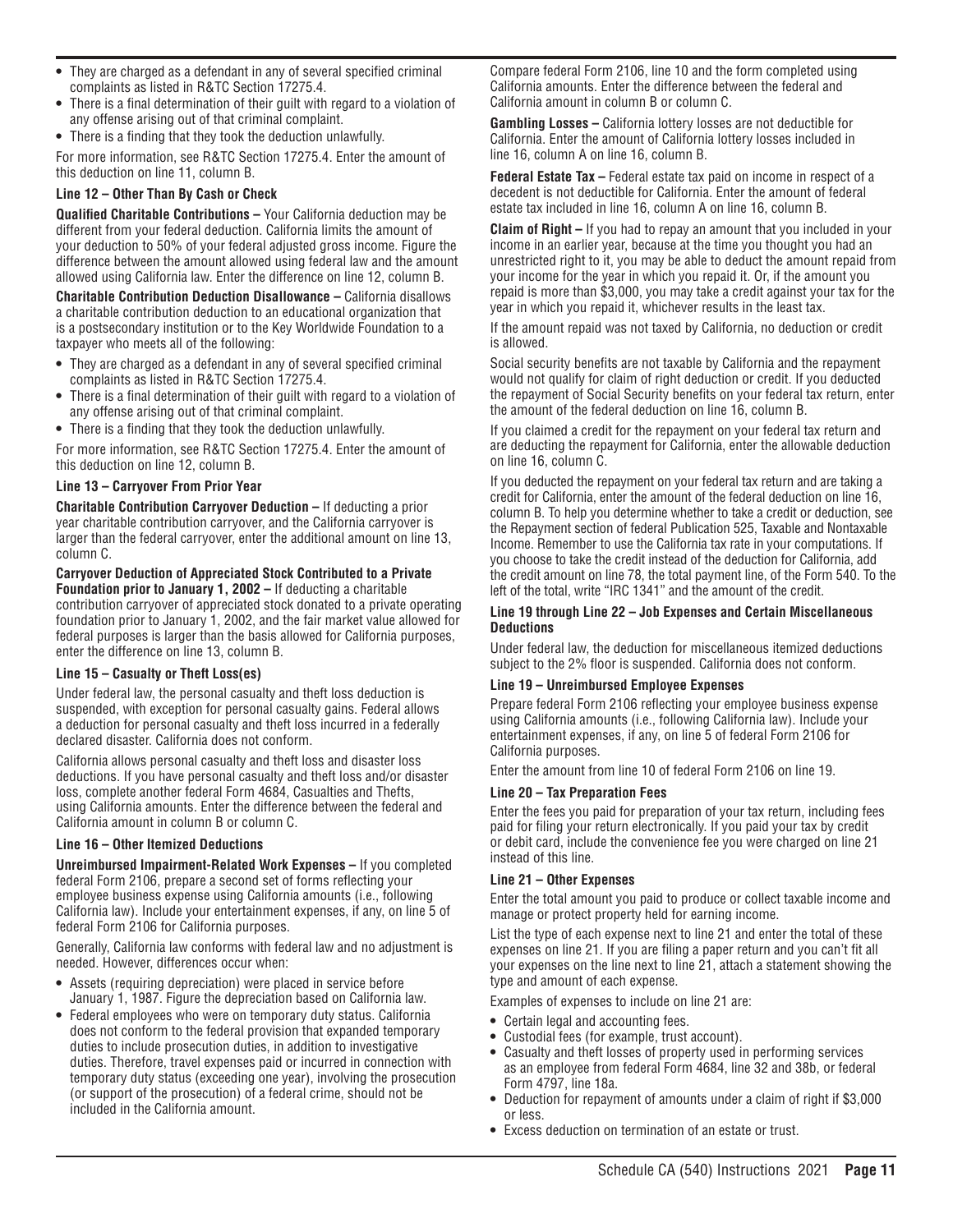**Claim of Right –** If you had to repay an amount that you included in your income in an earlier year, because at the time you thought you had an unrestricted right to it, you may be able to deduct the amount repaid from your income for the year in which you repaid it. If the amount you repaid is less than \$3,000, the deduction is subject to the 2% AGI limit for California purposes. If you are deducting the repayment for California, enter the allowable deduction on line 21.

If the amount repaid was not taxed by California, no deduction is allowed.

#### **Line 27 – Other Adjustments**

**Adoption-Related Expenses –** If you deducted adoption-related expenses on your federal Schedule A (Form 1040) and are claiming the adoption cost credit for the same amounts on your Form 540, enter the amount of the adoption cost credit claimed as a negative number on line 27.

**Nontaxable Income Expenses –** If, on federal Schedule A (Form 1040), you claim expenses related to producing income taxed under federal law but not taxed by California, enter the amount as a negative number on line 27.

You may claim expenses related to producing income taxed by California law but not taxed under federal law by entering the amount as a positive number on line 27.

**State Legislator's Travel Expenses –** Under California law, deductible travel expenses for state legislators include only those incurred while away from their place of residence overnight. Figure the difference between the amount allowed using federal law and the amount allowed using California law. Enter the difference as a negative number on line 27.

**Interest on Loans from Utility Companies –** Taxpayers are allowed a tax deduction for interest paid or incurred on a public utility company financed loan that is used to purchase and install energy efficient equipment or products, including zone-heating products for a qualified residence **located in California**. Federal law has no equivalent deduction. Enter the amount as a positive number on line 27.

#### **Line 29 – California Itemized Deductions**

Is the amount on Form 540, line 13 more than the amount shown below for your filing status?

| Single or married/RDP filing separately \$212,288             |  |
|---------------------------------------------------------------|--|
|                                                               |  |
| Married/RDP filing jointly or qualifying widow(er)  \$424,581 |  |

**NO** Transfer the amount from line 28 to line 29. Do not complete the Itemized Deductions Worksheet.

**YES** Complete the Itemized Deductions Worksheet in the next column.

#### **Note:**

- **•** If married or an RDP and filing a separate tax return, you and your spouse/RDP must either both itemize your deductions (even if the itemized deductions of one spouse/RDP are less than the standard deduction) or both take the standard deduction.
- **•** Also, if someone else can claim you as a dependent, claim the greater of the standard deduction or your itemized deductions. See the instructions for "California Standard Deduction Worksheet for Dependents" within the Form 540 Personal Income Tax Booklet to figure your standard deduction.

#### **Itemized Deductions Worksheet**

| 1. Amount from Schedule CA (540), Part II, line $281$ 1<br>2. Add the amounts on federal Schedule A (Form 1040),<br>line 4, line 9, and line 15 plus any gambling losses<br>included on line 16, if applicable $\dots\dots\dots\dots\dots$ 2 |  |
|----------------------------------------------------------------------------------------------------------------------------------------------------------------------------------------------------------------------------------------------|--|
| If zero, STOP. Enter the amount from line 1 on<br>Schedule CA (540), Part II, line 29.                                                                                                                                                       |  |
|                                                                                                                                                                                                                                              |  |
| 5. Amount from Form 540, line 13. 5                                                                                                                                                                                                          |  |
| 6. Enter the amount from line 29 instructions for your                                                                                                                                                                                       |  |
|                                                                                                                                                                                                                                              |  |
| Note: If zero or less, STOP. Enter the amount from<br>line 1 on Schedule CA (540), Part II, line 29.                                                                                                                                         |  |
|                                                                                                                                                                                                                                              |  |
| 9. Compare line 4 and line 8. Enter the smaller                                                                                                                                                                                              |  |
|                                                                                                                                                                                                                                              |  |
| 10. Total itemized deductions. Subtract line 9 from line 1.                                                                                                                                                                                  |  |
| Enter here and on Schedule CA (540), Part II, line 29. . 10                                                                                                                                                                                  |  |

#### **Line 30 – Amount from Line 29 or Standard Deduction**

If your filing status is Married/RDP filing separately and your spouse itemizes, enter the amount from line 29 (even if the standard deduction is larger).

# Franchise Tax Board Privacy Notice on Collection

Our privacy notice can be found in annual tax booklets or online. Go to **ftb.ca.gov/privacy** to learn about our privacy policy statement, or go to **ftb.ca.gov/forms** and search for **1131** to locate FTB 1131 EN-SP, Franchise Tax Board Privacy Notice on Collection. To request this notice by mail, call 800.338.0505 and enter form code **948** when instructed.